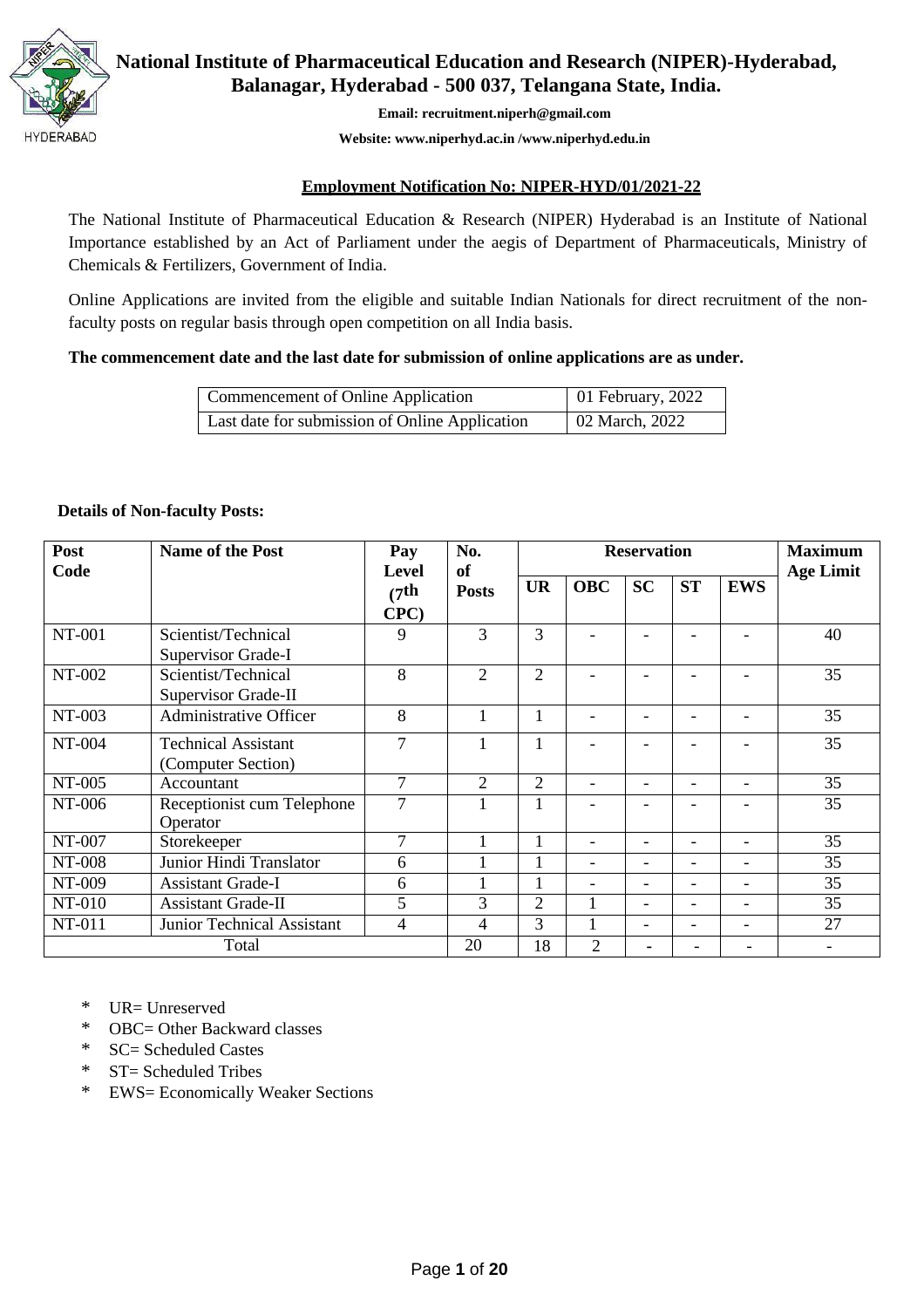| 1.1 | Number of posts and category       | $03$ (UR)                                                                                                                                                                                           |
|-----|------------------------------------|-----------------------------------------------------------------------------------------------------------------------------------------------------------------------------------------------------|
| 1.2 | Age limit                          | 40 years                                                                                                                                                                                            |
|     |                                    |                                                                                                                                                                                                     |
|     | <b>Educational and other</b>       | <b>Essential Qualification:</b>                                                                                                                                                                     |
| 1.3 | qualifications                     | M.Sc./M.Pharm/M.V.Sc from a recognised University/Institute.                                                                                                                                        |
|     |                                    | <b>Experience:</b>                                                                                                                                                                                  |
|     |                                    | 4 (Four) years of experience of research/teaching in Central State Govt.<br>Organisations/ University or Research Institute or Central/ State autonomous<br>or other recognized Institute of repute |
|     |                                    | <b>Desirable Qualification:</b>                                                                                                                                                                     |
|     |                                    | Ph.D. in relevant field with 2 (two) years of post-qualification experience.                                                                                                                        |
| 1.4 | <b>Period of Probation, if any</b> | Two years                                                                                                                                                                                           |

# **Post Code: NT-002, Scientist/Technical Supervisor Grade-II**

| 1.1 | Number of posts and category                   | $02$ (UR)                                                                                                                                                                                             |
|-----|------------------------------------------------|-------------------------------------------------------------------------------------------------------------------------------------------------------------------------------------------------------|
| 1.2 | Age limit                                      | 35 years                                                                                                                                                                                              |
|     |                                                |                                                                                                                                                                                                       |
| 1.3 |                                                | <b>Essential Qualification:</b>                                                                                                                                                                       |
|     | <b>Educational and other</b><br>qualifications | M.Sc./M.Pharm/M.V.Sc from recognized University/Institute.                                                                                                                                            |
|     |                                                | <b>Experience:</b>                                                                                                                                                                                    |
|     |                                                | 2 (Two) years of experience of research/teaching in Central State Govt.<br>Organizations/ University or Research Institution or Central/ State autonomous<br>or other recognized Institute of repute. |
| 1.4 | <b>Period of Probation, if any</b>             | Two years                                                                                                                                                                                             |

# **Post Code: NT-003, Administrative Officer**

| 1.1 | <b>Number</b> of posts and category | $01$ (UR)                                                                                                                                                                                                                                 |
|-----|-------------------------------------|-------------------------------------------------------------------------------------------------------------------------------------------------------------------------------------------------------------------------------------------|
| 1.2 | Age limit                           | 35 years                                                                                                                                                                                                                                  |
| 1.3 | <b>Educational and other</b>        | <b>Essential Qualification:</b>                                                                                                                                                                                                           |
|     | qualifications                      | Bachelor's degree in any discipline from recognized Institute/ University.                                                                                                                                                                |
|     |                                     | <b>Experience:</b><br>5 (five) years of Experience as Assistant Section Officer(ASO) or equivalent in<br>level 7 in any Central/ State Govt. or University/PSU or other Central/ State<br>autonomous. Proficiency in noting and drafting. |
|     |                                     | <b>Desirable Qualification:</b>                                                                                                                                                                                                           |
|     |                                     | Proficiency in Computer operation.                                                                                                                                                                                                        |
| 1.4 | <b>Period of Probation, if any</b>  | Two years                                                                                                                                                                                                                                 |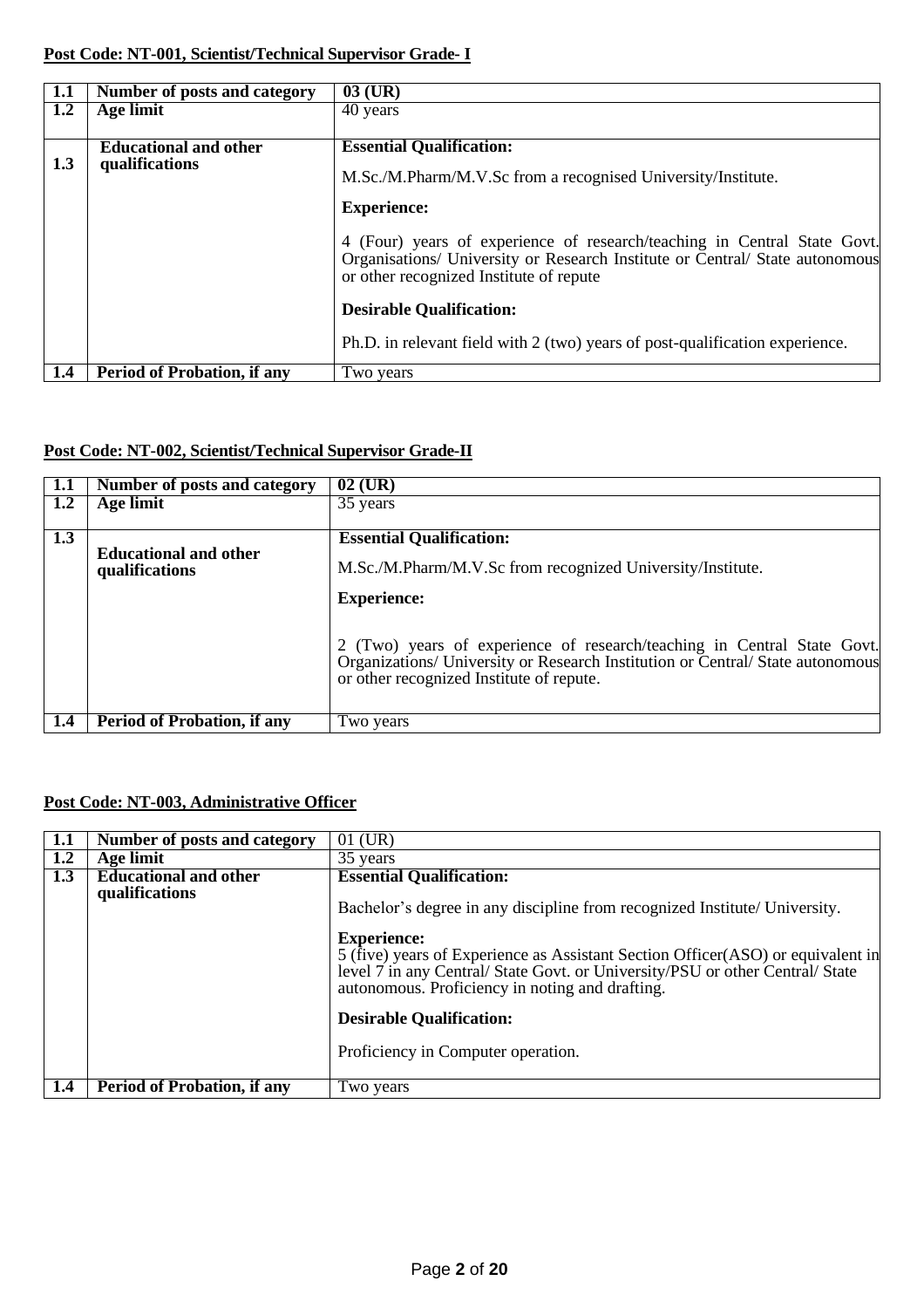# **Post Code: NT-004, Technical Assistant (Computer Section)**

| 1.1 | Number of posts and category                   | $01$ (UR)                                                                                                                                                               |
|-----|------------------------------------------------|-------------------------------------------------------------------------------------------------------------------------------------------------------------------------|
| 1.2 | Age limit                                      | 35 years                                                                                                                                                                |
| 1.3 | <b>Educational and other</b><br>qualifications | <b>Essential Qualification:</b><br>Bachelor's degree in Computer Sciences from a recognised University/<br>Institute.                                                   |
|     |                                                | <b>Experience:</b>                                                                                                                                                      |
|     |                                                | 3 (Three) years of experience in data management and website management.                                                                                                |
|     |                                                | <b>Desirable Qualification:</b>                                                                                                                                         |
|     |                                                | Master's degree in Computer Science.<br>Experience in computers and database/word processing software like MS<br>Office (MS Word, MS Excel, MS Access, MS Power Point). |
| 1.4 | <b>Period of Probation, if any</b>             | Two years                                                                                                                                                               |

# **Post Code: NT-005, Accountant**

|     | Number of posts and category                   | $02$ (UR)                                                                                                                                                 |
|-----|------------------------------------------------|-----------------------------------------------------------------------------------------------------------------------------------------------------------|
| 1.2 | Age limit                                      | 35 years                                                                                                                                                  |
| 1.3 | <b>Educational and other</b><br>qualifications | <b>Essential Qualification:</b><br>B. Com from a recognised University/ Institute.                                                                        |
|     |                                                | <b>Experience:</b>                                                                                                                                        |
|     |                                                | 3 (Three) years of experience in any central /State Govt. or University /PSU<br>and other central /State Autonomous other recognised institute of repute. |
|     |                                                | <b>Desirable Qualification:</b>                                                                                                                           |
|     |                                                | M. Com / MBA in Finance.                                                                                                                                  |
| 1.4 | <b>Period of Probation, if any</b>             | Two years                                                                                                                                                 |

# **Post Code: NT-006, Receptionist cum Telephone Operator**

|                  | Number of posts and category                   | $01$ (UR)                                                                                                                                                                                                                                                            |
|------------------|------------------------------------------------|----------------------------------------------------------------------------------------------------------------------------------------------------------------------------------------------------------------------------------------------------------------------|
| 1.2              | Age limit                                      | 35 years                                                                                                                                                                                                                                                             |
| 1.3 <sub>1</sub> | <b>Educational and other</b><br>qualifications | <b>Essential Qualification:</b>                                                                                                                                                                                                                                      |
|                  |                                                | Graduation in any discipline from a recognized University.                                                                                                                                                                                                           |
|                  |                                                | <b>Experience:</b>                                                                                                                                                                                                                                                   |
|                  |                                                | 3 (Three) years of experience in relevant field in Central/State Govt.<br>Organizations/PSUs/University/Research Institutions or Central/ State<br>attonomous bodies /other recognized institutes of repute. The candidate<br>should have good communication skills. |
|                  |                                                | Desirable:                                                                                                                                                                                                                                                           |
|                  |                                                | Proficiency in computer operation.                                                                                                                                                                                                                                   |
| 1.4              | <b>Period of Probation, if any</b>             | Two years                                                                                                                                                                                                                                                            |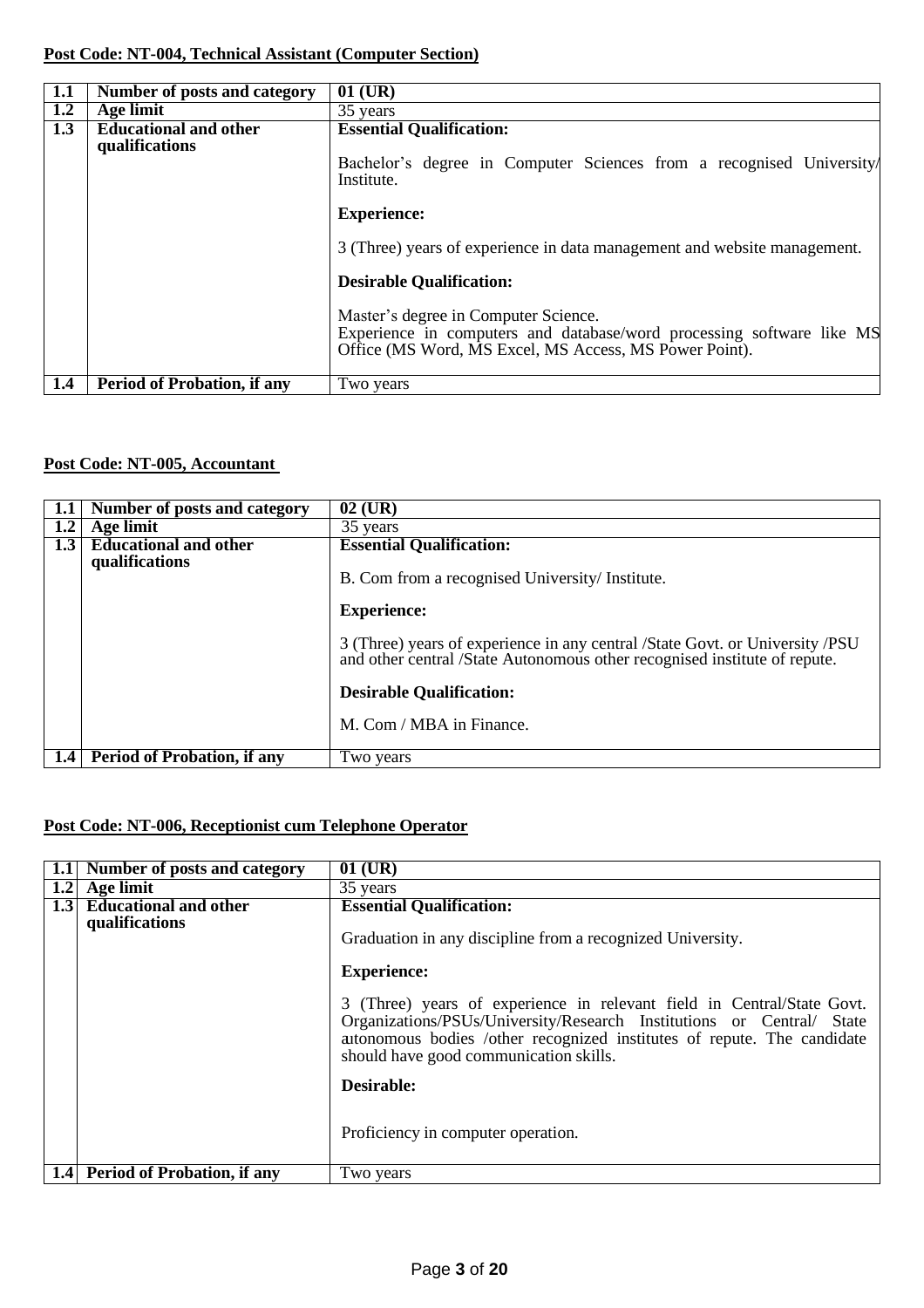# **Post Code: NT-007, Storekeeper**

| 1.1 | Number of posts and category                   | $01$ (UR)                                                                                                                                                                                                           |
|-----|------------------------------------------------|---------------------------------------------------------------------------------------------------------------------------------------------------------------------------------------------------------------------|
| 1.2 | Age limit                                      | 35 years                                                                                                                                                                                                            |
| 1.3 | <b>Educational and other</b><br>qualifications | <b>Essential Qualification:</b><br>Bachelor's degree in science/Commerce from a recognized                                                                                                                          |
|     |                                                | University/Institute.<br><b>Experience:</b>                                                                                                                                                                         |
|     |                                                | 3 (Three) years of experience in maintaining stores in Central/State<br>Govt. Organizations/ PSUs/University/Research Institutions or<br>Central/ State Autonomous Bodies/other recognised Institutes of<br>repute. |
|     |                                                | Desirable:                                                                                                                                                                                                          |
|     |                                                | Proficiency in computer operation.                                                                                                                                                                                  |
| 1.4 | <b>Period of Probation, if any</b>             | Two years                                                                                                                                                                                                           |

## **Post Code: NT-008, Junior Hindi Translator**

| 1.1 | Number of posts and category       | $01$ (UR)                                                                                                                                                                                                                                                                                                                                                                                           |
|-----|------------------------------------|-----------------------------------------------------------------------------------------------------------------------------------------------------------------------------------------------------------------------------------------------------------------------------------------------------------------------------------------------------------------------------------------------------|
| 1.2 | Age limit                          | $\overline{35}$ years                                                                                                                                                                                                                                                                                                                                                                               |
| 1.3 | <b>Educational and other</b>       | <b>Essential Qualification:</b>                                                                                                                                                                                                                                                                                                                                                                     |
|     | qualifications                     |                                                                                                                                                                                                                                                                                                                                                                                                     |
|     |                                    | Master's Degree of a recognized university in Hindi or English with English<br>or Hindi as a main subject at the degree level.                                                                                                                                                                                                                                                                      |
|     |                                    | OR                                                                                                                                                                                                                                                                                                                                                                                                  |
|     |                                    | Master's degree from a recognized University in any subject with Hindi as<br>medium of Examination with English as a compulsory subject at degree level.                                                                                                                                                                                                                                            |
|     |                                    | <b>OR</b>                                                                                                                                                                                                                                                                                                                                                                                           |
|     |                                    | Bachelor's degree with Hindi and English as main subject either of the two as<br>medium of Examination and other as main subject plus recognized diploma<br>Certificate Course in translation from Hindi to English and vice Versa or two<br>years' experience of Translation work from Hindi to English and vice versa in<br>Central Government Office. Including Government of India undertaking. |
|     |                                    | <b>Desirable Qualification:</b>                                                                                                                                                                                                                                                                                                                                                                     |
|     |                                    | Proficiency in Computer operation.                                                                                                                                                                                                                                                                                                                                                                  |
| 1.4 | <b>Period of Probation, if any</b> | Two years                                                                                                                                                                                                                                                                                                                                                                                           |

# **Post Code: NT-009, Assistant Grade-I**

| $1.1\,$ | Number of posts and category                   | $01$ (UR)                                                                                                                                                                                                                                                                                                                                                                                                                                                                                                                 |
|---------|------------------------------------------------|---------------------------------------------------------------------------------------------------------------------------------------------------------------------------------------------------------------------------------------------------------------------------------------------------------------------------------------------------------------------------------------------------------------------------------------------------------------------------------------------------------------------------|
| 1.2     | Age limit                                      | 35 years                                                                                                                                                                                                                                                                                                                                                                                                                                                                                                                  |
| 1.3     | <b>Educational and other</b><br>qualifications | <b>Essential Qualification:</b><br>discipline from a<br>Graduation in<br>recognized<br>any<br>University/Institute.<br><b>Experience:</b><br>2 (Two) years of experience in Establishment/Administrative in Central/State<br>Govt. Organizations/ PSUs/University/Research Institutions or Central/ State<br>Autonomous Bodies/other recognized Institutes of repute.<br>Desirable:<br>Conversant with Central government rules and experience in computer and<br>data entry operations. Knowledge of usage of computers. |
|         | 1.4 Period of Probation, if any                | Two years                                                                                                                                                                                                                                                                                                                                                                                                                                                                                                                 |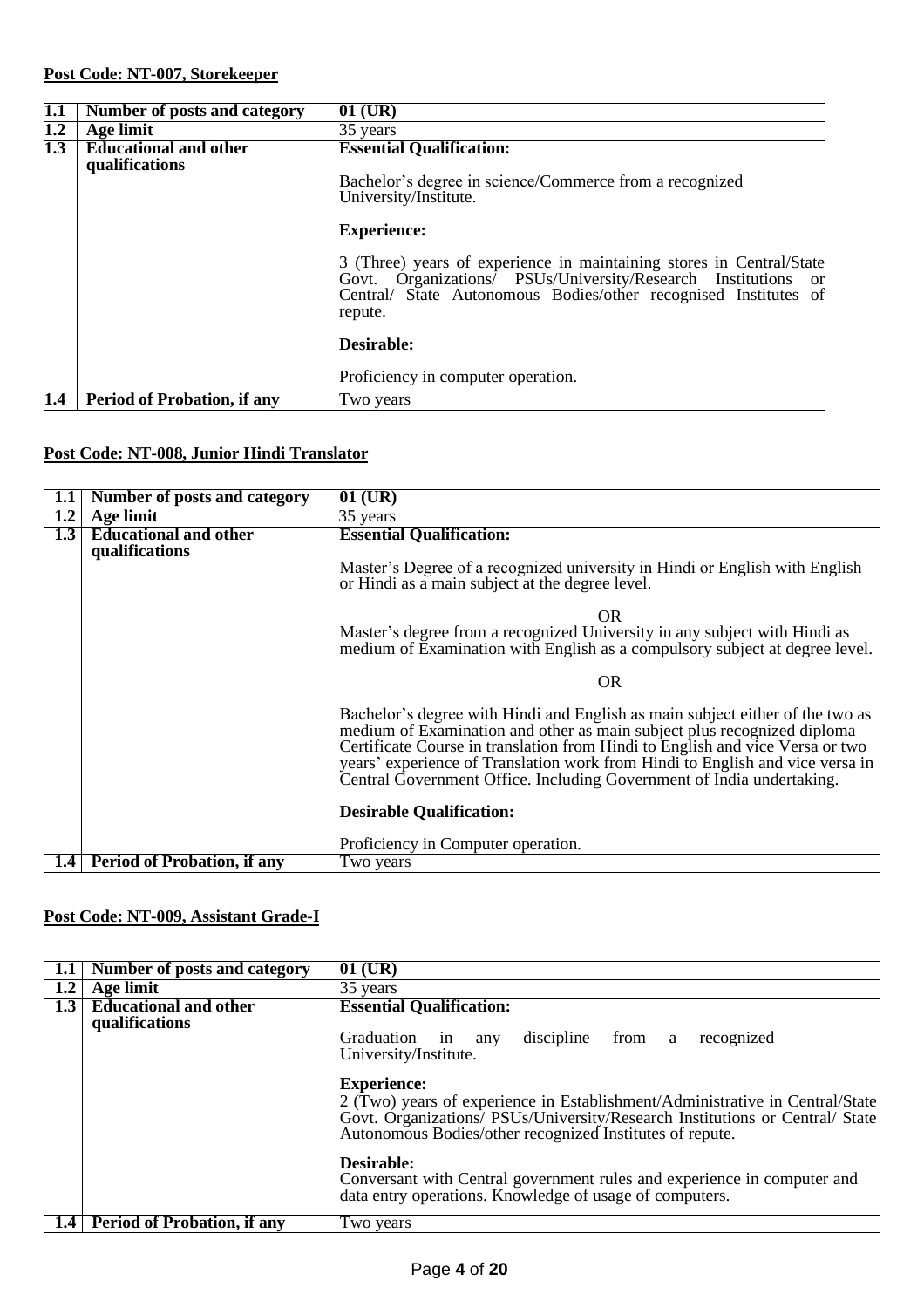# **Post Code: NT-0010, Assistant Grade-II**

| 1.1 | Number of posts and category                   | 02 (UR), 01 (OBC)                                                                                                                                                                                         |
|-----|------------------------------------------------|-----------------------------------------------------------------------------------------------------------------------------------------------------------------------------------------------------------|
| 1.2 | Age limit                                      | 35 years                                                                                                                                                                                                  |
| 1.3 | <b>Educational and other</b><br>qualifications | <b>Essential Qualification:</b><br>Bachelor's degree in any discipline from a recognised University/Institute.<br>Desirable:                                                                              |
|     |                                                | Experience of noting and drafting in Central/State<br>Govt<br>organizations/PSUs/University/Research Institutions or Central/<br><b>State</b><br>Autonomous Bodies/other recognised institutes of repute. |
| 1.4 | <b>Period of Probation, if any</b>             | Two years                                                                                                                                                                                                 |

# **Post Code: NT-011, Junior Technical Assistant**

| 1.1                                                   | Number of posts and category       | 03 (UR), 01 (OBC)                               |  |
|-------------------------------------------------------|------------------------------------|-------------------------------------------------|--|
| 1.2                                                   | Age limit                          | 27<br>years                                     |  |
| 1.3<br><b>Educational and other</b><br>qualifications |                                    | <b>Essential Qualification:</b>                 |  |
|                                                       |                                    | Senior Secondary $(10+2)$ with Science Subject. |  |
|                                                       |                                    | <b>Desirable Qualification:</b>                 |  |
|                                                       |                                    | Knowledge of computer                           |  |
| 1.4                                                   | <b>Period of Probation, if any</b> | Two years                                       |  |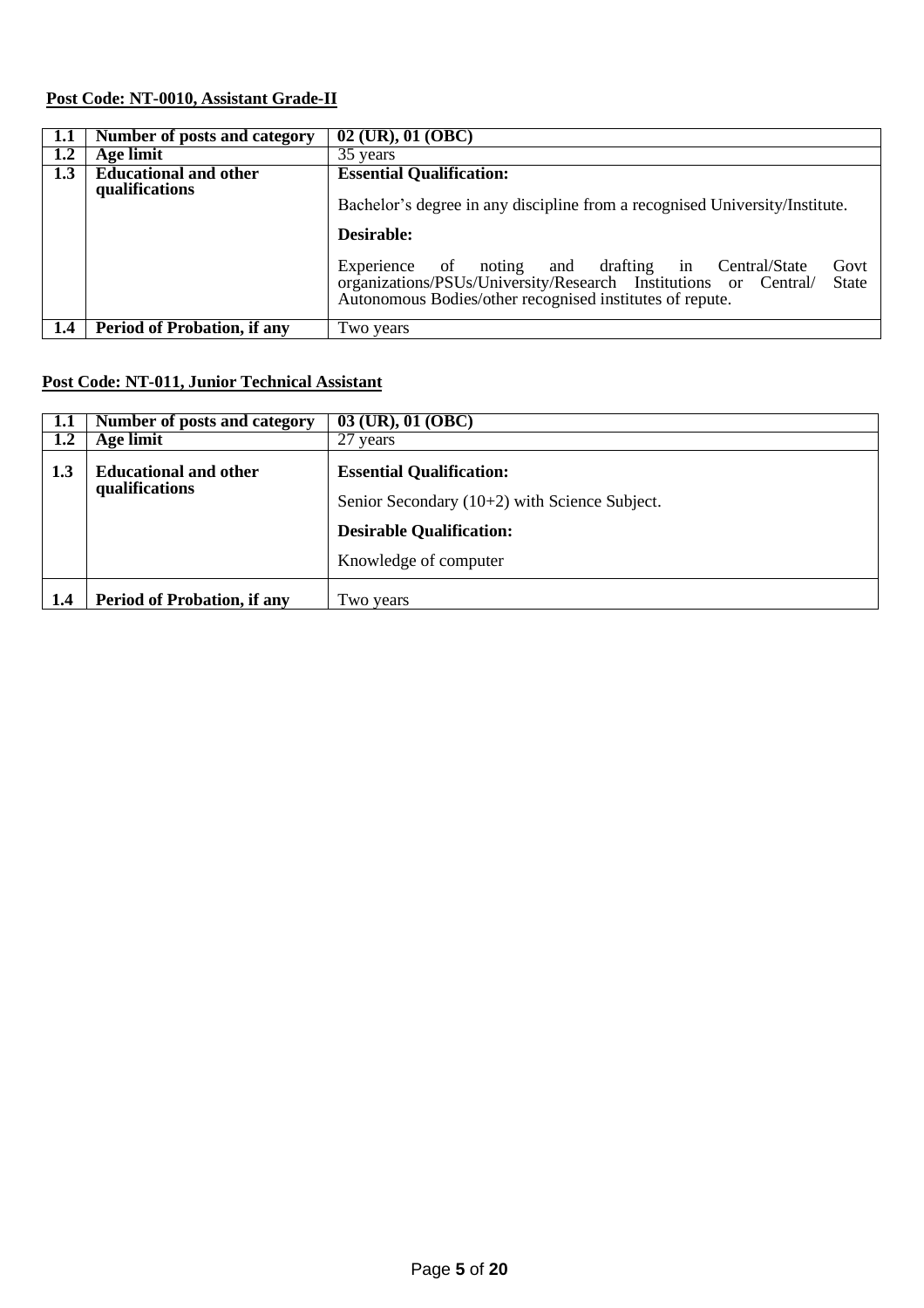# **GENERAL INSTRUCTIONS, ESSENTIAL INFORMATION AND CLARIFICATIONS:**

| 1.  | Candidates of only Indian Nationality can apply for these posts.                                                                                                                                                                                                                                                                                                                                                                                                                                                                                                                                                                                                                                                                                                                                 |  |
|-----|--------------------------------------------------------------------------------------------------------------------------------------------------------------------------------------------------------------------------------------------------------------------------------------------------------------------------------------------------------------------------------------------------------------------------------------------------------------------------------------------------------------------------------------------------------------------------------------------------------------------------------------------------------------------------------------------------------------------------------------------------------------------------------------------------|--|
| 2.  | Only the online applications with required uploaded enclosures will be accepted. Applicants must produce<br>original certificates and other documents at the time of selection.                                                                                                                                                                                                                                                                                                                                                                                                                                                                                                                                                                                                                  |  |
| 3.  | Applicants are advised to ensure that before applying, they possess essential qualification and experience<br>for the post. The Age, Experience and Qualification will be reckoned as on the opening date of online<br>application. Mere fulfilment of minimum qualifications and experience does not entitle any candidate to<br>receive call letter and the decision of the NIPER Hyderabad shall be final.                                                                                                                                                                                                                                                                                                                                                                                    |  |
| 4.  | Application once submitted cannot be altered/ resubmitted, under any circumstances. Further, no request<br>with respect to making changes in any data/particulars entered by the candidate in the Online Application<br>will be entertained once the application is submitted successfully. Therefore, please keep all data/details<br>ready before you start filling up the Application Online.                                                                                                                                                                                                                                                                                                                                                                                                 |  |
| 5.  | Only the date of birth indicated in the SSC/Secondary School Leaving Certificate/Birth Certificate will be<br>accepted. No subsequent request for change shall be entertained under any circumstances.                                                                                                                                                                                                                                                                                                                                                                                                                                                                                                                                                                                           |  |
| 6.  | The persons applying for more than one post must apply separately for each post (along with payment of<br>prescribed fees for each post). Incomplete application in any respect will not be considered.                                                                                                                                                                                                                                                                                                                                                                                                                                                                                                                                                                                          |  |
| 7.  | The Institute shall verify the antecedents and documents submitted by applicants at any time, at the time<br>of appointment, or during the tenure of service. In case, it is found that the Applicants have submitted fake<br>documents, or the Applicants have undesirable clandestine antecedents/background and have suppressed<br>the material information, his/her services shall be liable to be terminated.                                                                                                                                                                                                                                                                                                                                                                               |  |
| 8.  | The character of a person for direct recruitment to the service must be such as to render him/her suitable in<br>all respect for appointment to the service. Persons dismissed by the Union Government or by a State<br>Government or by a Local Authority or a Government Corporation owned or controlled by the Central<br>Government or State Government will be deemed to be ineligible for appointment.                                                                                                                                                                                                                                                                                                                                                                                     |  |
| 9.  | In case of any inadvertent mistake in the process of selection that may be detected at any stage even after<br>the issuance of the appointment letter, the Institute reserves the right to modify/withdraw/cancel any<br>communication made to the Applicants.                                                                                                                                                                                                                                                                                                                                                                                                                                                                                                                                   |  |
| 10. | The reservations/relaxations policy for SC/ST/OBC/ Persons with Benchmark Disabilities (PwBD)/EWS<br>applicants will be as per the existing Govt. of India policy. Applicants applying for the reserved posts<br>should clearly state to which category they belong. No age relaxation will be applicable to<br>SC/ST/OBC/EWS candidates applying for Unreserved (UR) posts.                                                                                                                                                                                                                                                                                                                                                                                                                     |  |
| 11. | Applicants seeking reservation under SC/ST category are required to submit certificate on the format<br>prescribed by the Government of India, Department of Personnel & Training (Annexure-I).                                                                                                                                                                                                                                                                                                                                                                                                                                                                                                                                                                                                  |  |
| 12. | Applicants seeking reservation under OBC category are required to submit certificate on the format<br>prescribed by the Government of India, Department of Personnel & Training (Annexure-II).                                                                                                                                                                                                                                                                                                                                                                                                                                                                                                                                                                                                   |  |
| 13. | Applicants applying for the post(s) reserved for OBC, should submit a self-attested copy of valid caste<br>certificate specifically mentioning Creamy Layer-exclusion in the format prescribed by Govt. of India,<br>issued by competent authority, vide Column 3 of GOI Dept. of Personnel and Training O.M.<br>No.36012/22/93-Estt.(SCT) dated 8.9.1993 and modified vide DoPT's O.M. No. 36033/3/2004-Estt.(Res)<br>dated 9.3.2004, subsequently revised vide O.M. No.36033/3/2004-Estt. (Res) dated 14.10.2008. The Caste<br>Certificate must be in the format as prescribed by the Govt. of India vide OM No.36036/2/2013- Estt<br>(Res.) dated 30/05/2014.                                                                                                                                 |  |
| 14. | EWS vacancies are tentative and subject to further directives of GOI and outcome of any litigation. The<br>appointment will be provisional and subject to the Income and Asset certificate being verified through<br>proper channel and if the verification reveals that the claim to belong to EWS is fake/false, the services<br>will be terminated forthwith without assigning any further reasons and without prejudice to such further<br>action as may be taken under the provision of the Indian Penal Code for production of fake/false<br>certificate. The Income and Asset Certificate (Annexure-III) issued by any one of the authorities<br>mentioned in the prescribed format as given in Annexure-III shall only be accepted as proof of candidate's<br>claim as belonging to EWS. |  |
| 15. | The person with Degree of Disability of 40% and above are eligible for applying for the PwBD. Proof to<br>this effect, must be enclosed with the application as per Annexure - IV-I, IV-II, IV-III (which ever<br>applicable) without which the application will be treated as <b>General</b> (unreserved).                                                                                                                                                                                                                                                                                                                                                                                                                                                                                      |  |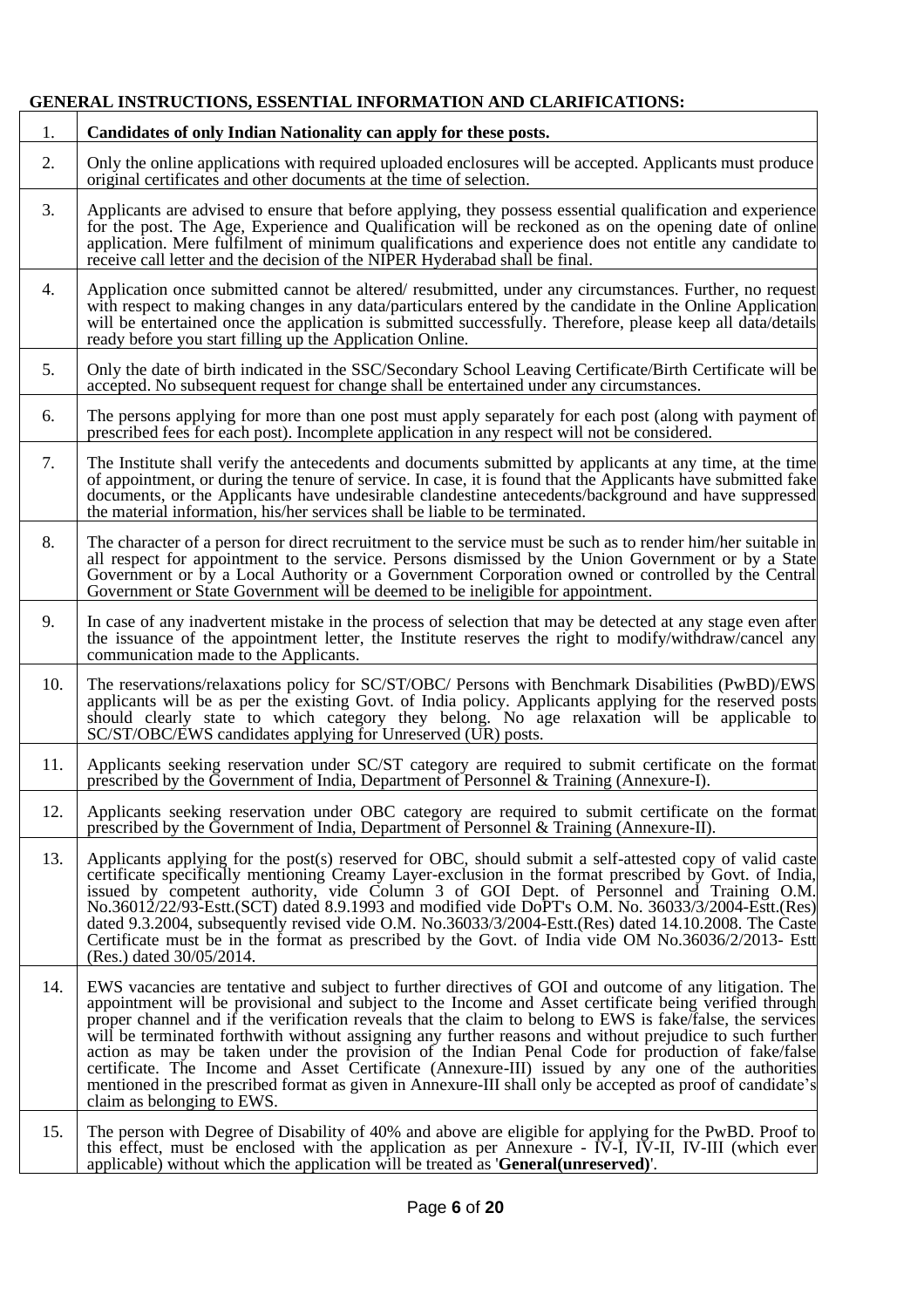| 16. | Persons serving in Government/Semi-Government/Autonomous Bodies/ Statutory Bodies/ PSUs/ PSBs<br>shall have to upload No Objection Certificate (NOC) from the competent authority of the organization<br>they are serving, while filling online application. Without NOC, the candidate will not be allowed to<br>appear in Interview. However, the decision of NIPER Hyderabad in this regard, shall be final and binding<br>on the candidates. (Refer Annexure-V).                                                                    |
|-----|-----------------------------------------------------------------------------------------------------------------------------------------------------------------------------------------------------------------------------------------------------------------------------------------------------------------------------------------------------------------------------------------------------------------------------------------------------------------------------------------------------------------------------------------|
| 17. | Canvassing in any form on behalf of or by any applicant will <b>disqualify</b> him/her from being considered<br>for post.                                                                                                                                                                                                                                                                                                                                                                                                               |
| 18. | All the appointees including the in-service candidates shall be governed by the <b>New Pension Scheme</b><br>(NPS) introduced by Govt. of India.                                                                                                                                                                                                                                                                                                                                                                                        |
| 19. | Appointments under Direct Recruitment are regular in nature with a probation period as per the norms of<br>the institute and the same shall be confirmed depending upon satisfactory performance of the incumbent.                                                                                                                                                                                                                                                                                                                      |
| 20. | The Institute reserves the right to:                                                                                                                                                                                                                                                                                                                                                                                                                                                                                                    |
|     | A. Withdraw the advertisement either partly or wholly at any time without assigning any reason to<br>this effect.                                                                                                                                                                                                                                                                                                                                                                                                                       |
|     | B. Fill or not to fill up some or all the posts advertised for any reasons whatsoever                                                                                                                                                                                                                                                                                                                                                                                                                                                   |
|     | C. Increase/decrease the number of posts without giving any reason.                                                                                                                                                                                                                                                                                                                                                                                                                                                                     |
|     | D. Any edition/deletion and changes in matter of terms and conditions given in this notification of<br>recruitment.                                                                                                                                                                                                                                                                                                                                                                                                                     |
| 21. | Request for change of mailing address or e-mail address during the process of recruitment will not be<br>entertained under any circumstances. The Institute will not be responsible for any loss of e-mail, loss of<br>any communication due to wrong address or e-mail provided by the candidates.                                                                                                                                                                                                                                     |
| 22. | Selection committee reserves the right to recommend higher initial pay and position to exceptionally<br>qualified and deserving selected applicants.                                                                                                                                                                                                                                                                                                                                                                                    |
| 23. | Applicants shall be required to make online payment of non-refundable application fee of Rs. 500/- for<br>each post (Application fee is exempted for Female and PwBD applicants). Submission of the application<br>form and payment of fee should be done only through the online process. Please visit Institute's website<br>(www.niperhyd.ac.in / www.niperhyd.edu.in) for the same. After submission of application and<br>payment of fee, a PDF will be generated. The candidates are requested to keep the PDF for their records. |
| 24. | In case of any corrigendum/addendum pertaining to this advertisement, the same shall be published on the<br>Institute's website only. Accordingly, all applicants in their own interests are advised to regularly visit the<br>Institute's website www.niperhyd.ac.in / www.niperhyd.edu.in.They should also regularly check their<br>email account for updates.                                                                                                                                                                        |
| 25. | No TA/DA and accommodation shall be provided for attending Test/interview.                                                                                                                                                                                                                                                                                                                                                                                                                                                              |
| 26. | Call letters and other correspondence for attending the test, skill test or interview, etc., will be sent only to<br>the eligible/shortlisted candidates by furnished Email only.                                                                                                                                                                                                                                                                                                                                                       |
|     | Mere fulfillment of eligibility criteria does not guarantee candidates being called for a Test/ Interview.<br>NIPER Hyderabad reserves the right to restrict number of candidates to be called for Test/ Interview by<br>short-listing the applications on the basis of higher benchmark for short-listing criteria as may be decided<br>by the Institute.                                                                                                                                                                              |
|     | Candidates are advised to visit the website: www.niperhyd.ac.in / www.niperhyd.edu.in regularly for<br>further updates.                                                                                                                                                                                                                                                                                                                                                                                                                 |
| 27. | After joining the service of the Institute, the persons will have to abide by the Rules, Regulations,<br>Ordinances, Statutes and Act of the Institute applicable from time to time. He/she may be assigned any<br>duty within or outside the Institute depending upon the exigency of the work.                                                                                                                                                                                                                                        |
| 28. | Candidates, who have obtained degrees or diplomas or certificates for various courses from any Institution<br>declare fake/derecognized by the UGC/AlCTE/PCI shall not be eligible for being considered for<br>recruitment to the posts advertised. If this is detected at any stage during their service, their service will be<br>terminated forthwith.                                                                                                                                                                               |
| 29. | No interim correspondence whatsoever will be entertained from Applicants regarding conduct and result<br>of test(s)/interview and reasons for not being called for test(s)/interview.                                                                                                                                                                                                                                                                                                                                                   |
|     |                                                                                                                                                                                                                                                                                                                                                                                                                                                                                                                                         |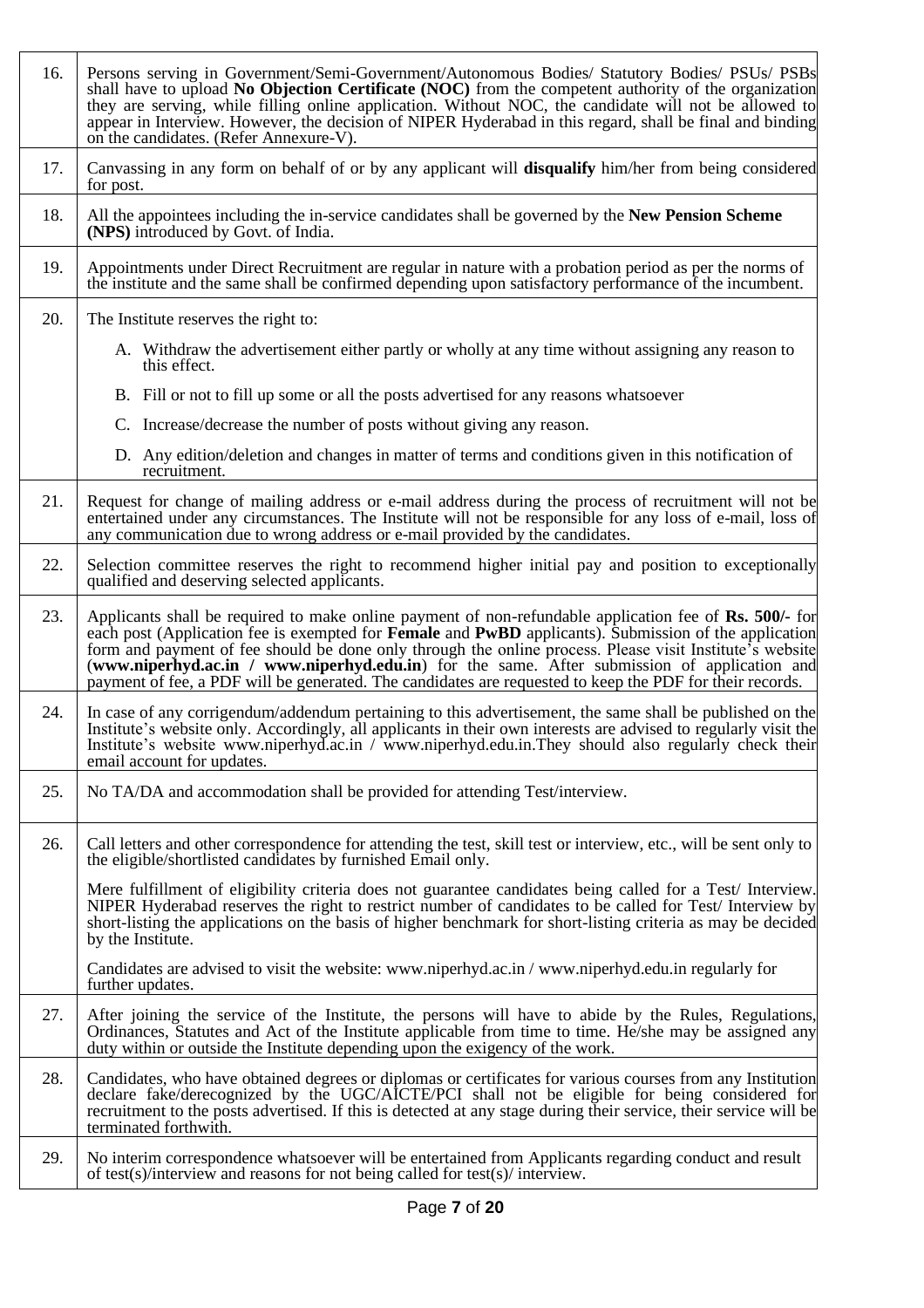| 30. | NIPER Hyderabad will retain the data of online applications received from non-shortlisted candidates<br>only for a period of six months after completion of recruitment process <i>i.e.</i> , the issuance of offer letter to<br>the selected candidate. Thereafter, no RTI on the subject shall be entertained.                                                                                                                                                                                                                                                                                                                                                                                                                                                                           |
|-----|--------------------------------------------------------------------------------------------------------------------------------------------------------------------------------------------------------------------------------------------------------------------------------------------------------------------------------------------------------------------------------------------------------------------------------------------------------------------------------------------------------------------------------------------------------------------------------------------------------------------------------------------------------------------------------------------------------------------------------------------------------------------------------------------|
| 31. | In case of any dispute/ambiguity that may occur in the process of selection, the decision of the Director<br>NIPER-Hyderabad in all matters relating to eligibility, acceptance or rejection of applications, mode of<br>selection, conduct of examination/interview will be final and no query or correspondence will be<br>entertained in this connection from any individual or his/her agency.                                                                                                                                                                                                                                                                                                                                                                                         |
| 32. | No person shall be recruited unless he/she is in good mental and physical health and free from any<br>physical defect that is likely to interfere with the efficient performance of his official duties. Candidates<br>who are finally approved for the appointment to the institute, shall produce Medical Certificate from an<br>authorized Government Medical Officer at the time of joining the Institute.                                                                                                                                                                                                                                                                                                                                                                             |
| 33. | A Candidate's admission to the Test/Interview and subsequent process is strictly provisional. The mere<br>fact that the call letter has been issued to the candidate does not imply that his/her candidature has been<br>finally cleared by the NIPER Hyderabad. The NIPER Hyderabad would be free to reject any application,<br>at any stage of the process, cancel the candidature of the candidate in case it is detected at any stage that a<br>candidate does not fulfil the eligibility norms and/or that he/she has furnished any incorrect/false<br>information/Certificate/documents or has suppressed any material fact(s). If any of these shortcoming(s)<br>is/are detected after appointment in the NIPER Hyderabad, their services are liable to be summarily<br>terminated. |
| 34. | In case any dispute arises on account of interpretation of clauses in any version of this Advertisement in<br>language other than English, the English version available on the NIPER Hyderabad website shall prevail.                                                                                                                                                                                                                                                                                                                                                                                                                                                                                                                                                                     |
| 35. | Errors and omissions in notification and selection process are subject to corrections as per rules and<br>regulations. Moreover, the guidelines relating to recruitment rules shall be followed as per NIPER Act,<br>1998 and as amended from time to time.                                                                                                                                                                                                                                                                                                                                                                                                                                                                                                                                |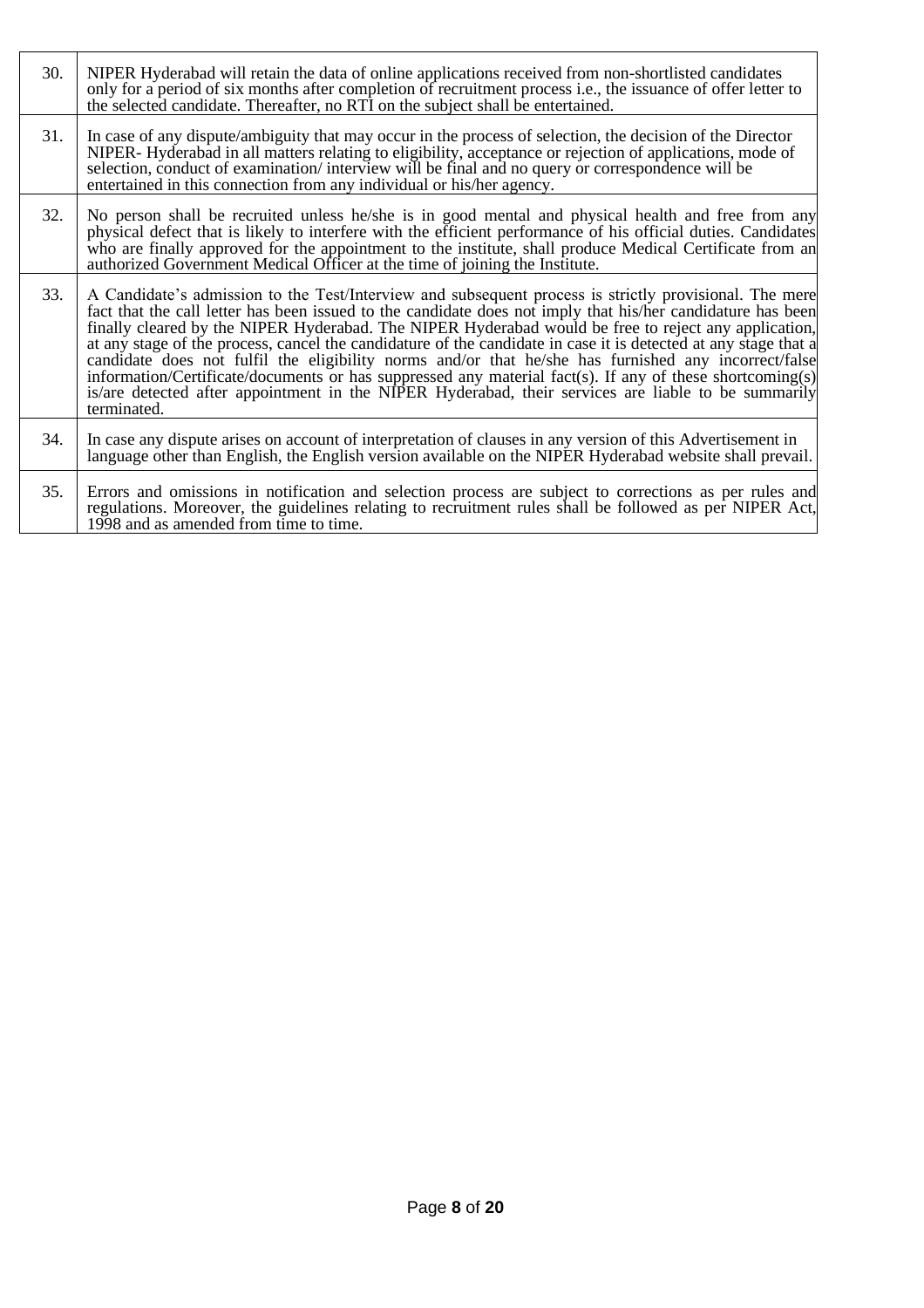#### **FORMAT FOR SC/ST CERTIFICATE**

A candidate who claims to belong to one of the Scheduled Caste or the Scheduled Tribes should submit in support of his claim an attested/certified copy of a certificate in the form given below, from the DistrictOfficer or the sub-Divisional Officer or any other officer as indicated below of the District in which his parents (or surviving parent) ordinarily reside who has been designated by the State Government concerned as competent to issue such a certificate. If both his parents are dead, the officer signing the certificate should be of the district in which the candidate himself ordinarily resides otherwise than for the purpose of his own education. Wherever photograph is an integral part of the certificate, the Corporation would accept only attested photocopies of such certificates and not any other attested or truecopy.

(The format of the certificate to be produced by Scheduled Castes and Scheduled Tribes candidatesapplying for appointment to posts under Government of India.)

This is to certify that Shri/Shrimati/Kumari\* son / daughter of son / daughter of of Village/Town/\* in District/Division \* of the State/Union Territory\* belongs to the Caste/Tribes\_\_\_\_\_\_\_\_\_\_\_\_\_\_\_\_\_\_\_\_\_\_\_which is recognized as a Scheduled Castes/Scheduled Tribes\* under: @The Constitution (Scheduled Castes) order, 1950 @The Constitution (Scheduled Tribes) order, 1950 @The Constitution (Scheduled Castes) Union Territories order, 1951\* @The Constitution (Scheduled Tribes) Union Territories Order,1951\* [As amended by the Scheduled Castes and Scheduled Tribes Lists (Modification) order, 1956, the Bombay Reorganization Act, 1960 & the Punjab Reorganization Act, 1966, the State of Himachal Pradesh Act 1970, the North-Eastern Area(Reorganization) Act, 1971 and the Scheduled Castes and Scheduled Tribes Order(Amendment) Act, 1976.] @The Constitution (Jammu & Kashmir) Scheduled Castes Order,1956 @The Constitution (Andaman and Nicobar Islands) Scheduled Tribes Order, 1959 as amended by the Scheduled Castes and Scheduled Tribes Order (Amendment Act), 1976 @The Constitution (Dadra and Nagar Haveli) Scheduled Castes Order 1962@The Constitution (Dadra and Nagar Haveli) Scheduled Tribes Order 1962 @The Constitution (Pondicherry) Scheduled Castes Order 1964 @The Constitution (Scheduled Tribes) (Uttar Pradesh) Order, 1967 @The Constitution (Goa, Daman & Diu) Scheduled Castes Order, 1968@The Constitution (Goa, Daman & Diu) Scheduled Tribes Order 1968 @The Constitution (Nagaland) Scheduled Tribes Order, 1970 @The Constitution (Sikkim) Scheduled Castes Order 1978 @The Constitution (Sikkim) Scheduled Tribes Order 1978 @The Constitution (Jammu & Kashmir) Scheduled Tribes Order1989@The Constitution (SC) orders (Amendment) Act, 1990 @The Constitution (ST) orders (Amendment) Ordinance 1991 @The Constitution (ST) orders (Second Amendment) Act, 1991@The Constitution (ST) orders (Amendment) Ordinance 1996 @The Scheduled Caste and Scheduled Tribes Orders (Amendment) Act, 2002@The Constitution (Scheduled Caste) Orders (Amendment) Act, 2002 @The Constitution (Scheduled Caste and Scheduled Tribes) Orders (Amendment) Act, 2002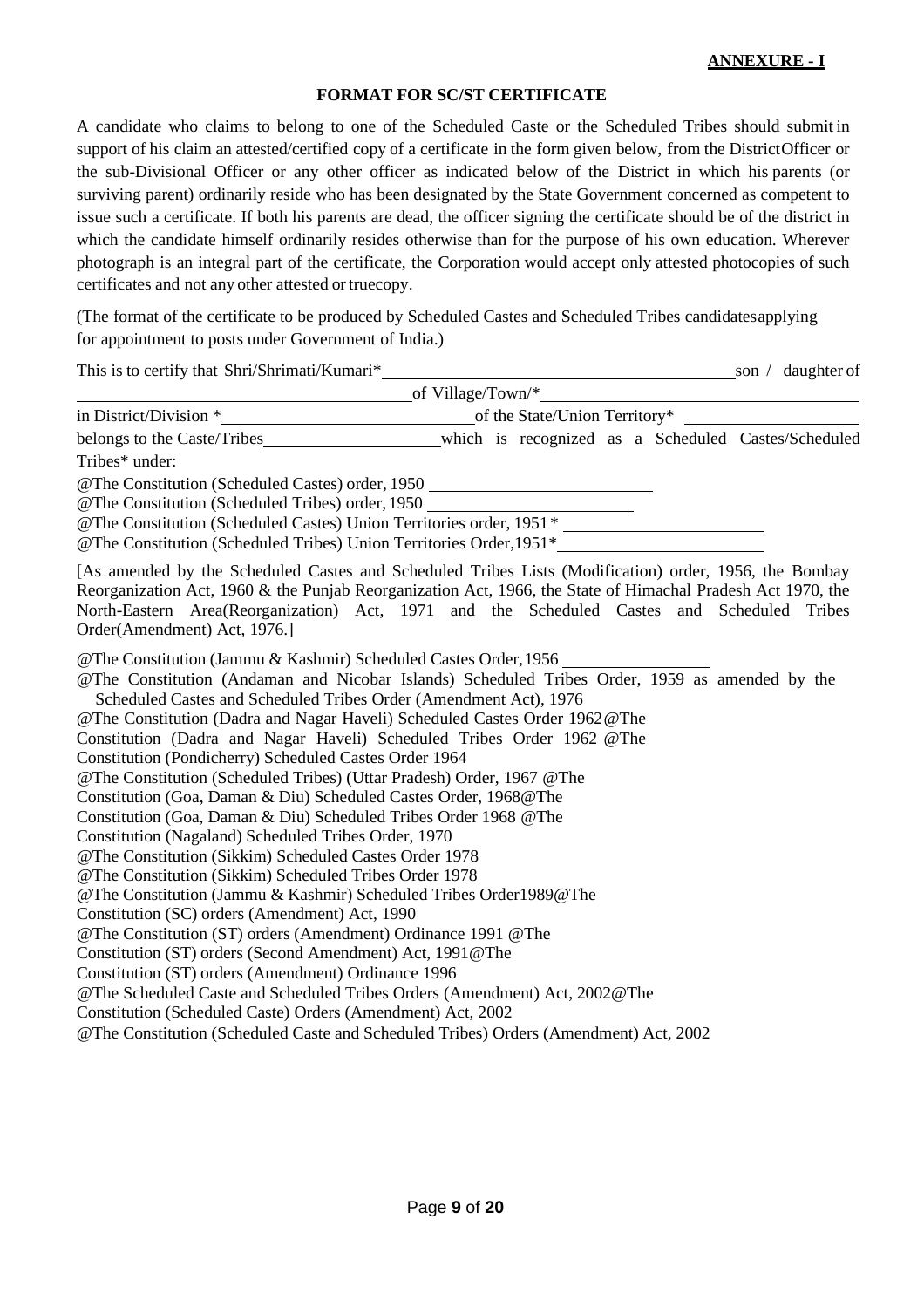**%** 2. Applicable in the case of Scheduled Castes, Scheduled Tribes persons who have migrated fromone State/Union Territory Administration to other.

|                                                               | This certificate is issued on the basis of the Scheduled Castes/Scheduled Tribes certificate issued to |  |     |
|---------------------------------------------------------------|--------------------------------------------------------------------------------------------------------|--|-----|
|                                                               |                                                                                                        |  |     |
|                                                               |                                                                                                        |  |     |
|                                                               |                                                                                                        |  |     |
| belong to the Caste/Tribe* which is recognized as a Scheduled |                                                                                                        |  |     |
|                                                               |                                                                                                        |  |     |
| $data$ $\qquad$                                               |                                                                                                        |  |     |
|                                                               | $\%$ 3. Shri/Shrimati/Kumari and/or* his/her family ordinarily reside(s) in village/town*              |  |     |
|                                                               |                                                                                                        |  | the |
|                                                               |                                                                                                        |  |     |
|                                                               |                                                                                                        |  |     |
|                                                               |                                                                                                        |  |     |

Signature Signature Signature Signature Signature Signature Signature Signature Signature Signature Signature Signature Signature Signature Signature Signature Signature Signature Signature Signature Signature Signature Si

\*\*Designation

| With a Seal of Office        |
|------------------------------|
| <b>State/Union Territory</b> |

| Place: |  |  |  |
|--------|--|--|--|
|        |  |  |  |

Date:

\* Please delete the words which are not applicable @ Please quote specific presidential order % Deletethe paragraph which is not applicable.

NOTE: The term ordinarily reside(s) used here will have the same meaning as in section 20 of the Representation of the People Act, 1950.

# **\*\* List of authorities empowered to issue Caste/Tribe Certificates:**

- (i) District Magistrate / Additional District Magistrate / Collector / Deputy Commissioner / Additional Deputy Commissioner / Dy. Collector/Ist Class Stipendiary Magistrate/Sub- Divisional Magistrate / Extra-Assistant Commissioner / Taluka Magistrate / Executive Magistrate.
- (ii) Chief Presidency Magistrate / Additional Chief Presidency Magistrate / Presidency Magistrate.
- (iii) Revenue Officers not below the rank of Tehsildar.
- (iv) Sub-Divisional Officers of the area where the candidate and/or his family normally resides.

NOTE: ST candidates belonging to Tamil Nadu state should submit caste certificate ONLY FROMTHE REVENUE DIVISIONAL OFFICER.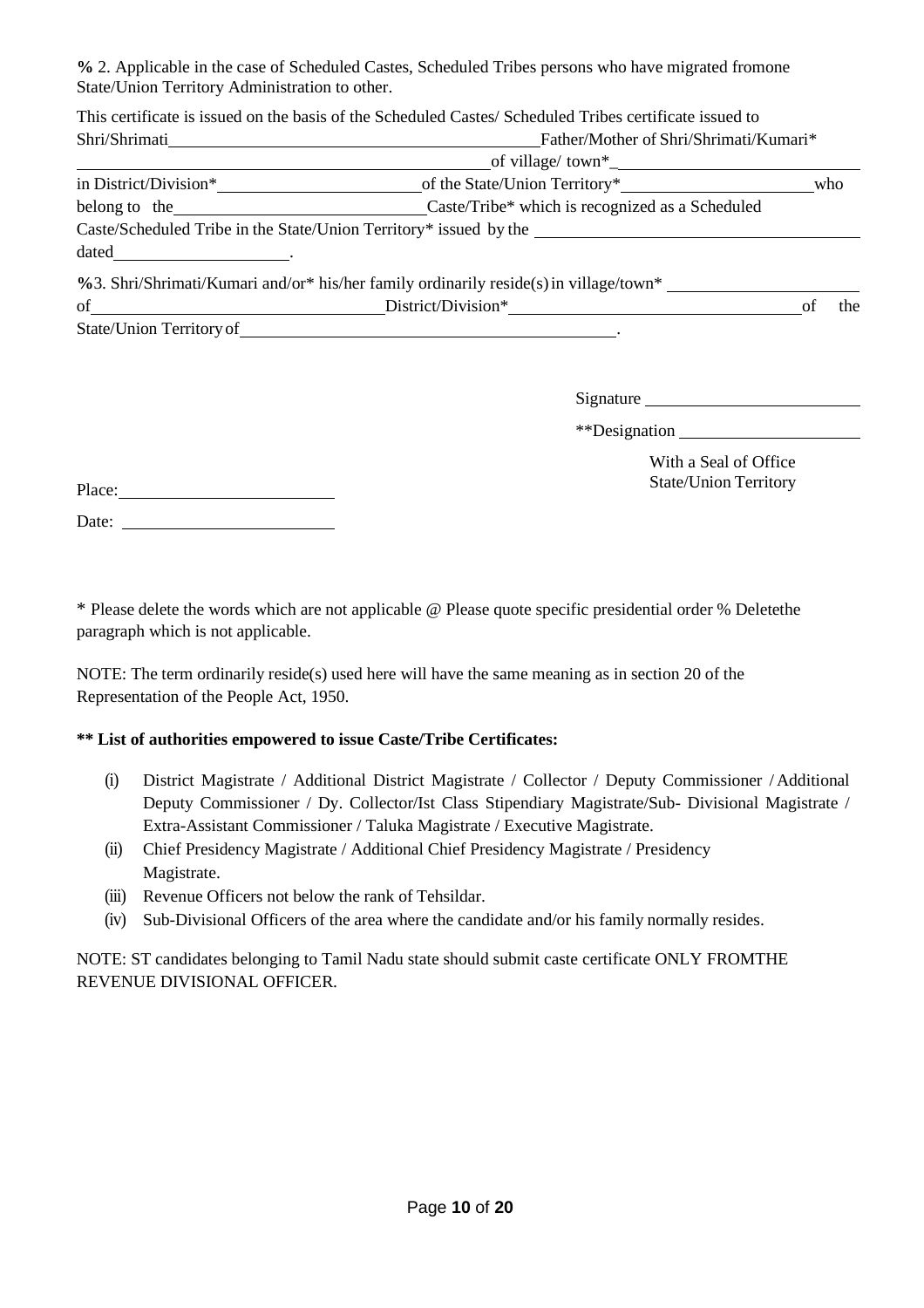# **FORMAT OF CERTIFICATE TO BE PRODUCED BY OTHER BACKWARD CLASSES APPLYING FOR APPOINTMENT TO POSTS UNDER THE GOVERNMENT OF INDIA**

|                    |                                                                                                                                                                                         | State State State State State State State State State State State State State State State State State State State State State State State State State State State State State State State State State State State State State | belongs to the                                |  |  |
|--------------------|-----------------------------------------------------------------------------------------------------------------------------------------------------------------------------------------|-------------------------------------------------------------------------------------------------------------------------------------------------------------------------------------------------------------------------------|-----------------------------------------------|--|--|
|                    |                                                                                                                                                                                         | Community which is recognized as a backward class under:                                                                                                                                                                      |                                               |  |  |
| $\ddot{1}$         |                                                                                                                                                                                         | Resolution No. 12011/68/93-BCC dated the 10th September, 1993, published in the Gazette ofIndia<br>Extraordinary - Part I, Section I, No. 186 dated 13th September, 1993.                                                     |                                               |  |  |
| $\ddot{\text{1}}$  | Section I No. 163, dated 20th October, 1994.                                                                                                                                            | Resolution No. 12011/9/94-BCC, dated 19.10.1994 published in Gazette of India extraordinaryPart I                                                                                                                             |                                               |  |  |
| $\overline{111}$ ) |                                                                                                                                                                                         | Resolution No. 12011/7/95-BCC dated the 24th May 1995 Published in the Gazette of India<br>extraordinary Part-I Section I No. 88 dated 25th May, 1995.                                                                        |                                               |  |  |
| iv)                |                                                                                                                                                                                         | Resolution No.12011/96/94-BCC dated 9th March, 1996.                                                                                                                                                                          |                                               |  |  |
| V)                 | Resolution No. 12011/44/96-BCC, dated the 6th December, 1996, published in the Gazette ofIndia -<br>Extraordinary-part I, Section-I, No. 210, dated the 11th December, 1996.            |                                                                                                                                                                                                                               |                                               |  |  |
| $\mathbf{vi})$     | Resolution No.12011/13/97-BCC dated 3rd December, 1997. vii) Resolution No.12011/99/94- BCC dated<br>11th December, 1997. viii) Resolution No.12011/68/98-BCC dated 27th October, 1999. |                                                                                                                                                                                                                               |                                               |  |  |
| vii)               | Resolution No.12011/88/98-BCC dated 6th December, 1999, published in the Gazette of India, Extra<br>Ordinary Part-I, Section-I No.270, 6th December, 1999.                              |                                                                                                                                                                                                                               |                                               |  |  |
| viii)              |                                                                                                                                                                                         | Resolution No.12011/36/99-BCC dated 4th April, 2000, published in the Gazette of India, Extra<br>Ordinary Part-I, Section-I, No.71 dated 4thApril, 2000.                                                                      |                                               |  |  |
| ix)                | Ordinary Part-I, Section-I, No.210 dated 21.9.2000.                                                                                                                                     | Resolution No.12011/44/99-BCC dated 21.9.2000, published in the Gazette of India, Extra                                                                                                                                       |                                               |  |  |
| X)                 | Resolution No.12015/9/2000-BCC dated 6th September, 2001, published in the Gazette of India, Extra<br>Ordinary Part-I, Section-1, No.246 dated 6th September, 2001.                     |                                                                                                                                                                                                                               |                                               |  |  |
| xi)                |                                                                                                                                                                                         | Resolution No.12011/1/2001-BCC dated 19th June, 2003, published in the Gazette of India, Extra<br>Ordinary Part-I, Section-1, No.151 dated 20th June, 2003.                                                                   |                                               |  |  |
| xii)               | Resolution No.12011/42002-BCC dated 13th January, 2004, published in the Gazette of India, Extra<br>Ordinary Part-I, Section-1, No.9 dated 13th January, 2004.                          |                                                                                                                                                                                                                               |                                               |  |  |
| xiii)              | Resolution No.12011/142004-BCC dated 12th March, 2007, published in the Gazette of India, Extra<br>Ordinary Part-I, Section-1, No.67 dated 12th March, 2007.                            |                                                                                                                                                                                                                               |                                               |  |  |
| Shri               |                                                                                                                                                                                         |                                                                                                                                                                                                                               | and/or his family ordinarily reside(s) in the |  |  |
|                    |                                                                                                                                                                                         | District/Division of the State.                                                                                                                                                                                               |                                               |  |  |

This is also to certify that he/she does not belong to the persons/sections (Creamy Layer) mentioned in column 3 of the Schedule to the Government of India, Department of Personnel & Training OM No. 36012/22/93-Estt. (SCT) dated 08.09.1993 and modified vide Govt. of India Dept. of Personnel and Training OM No. 36033/3/2004-Estt(Res) dated 09.03.2004 & 14.10.2008.

#### **Dated:**

**Seal: District Magistrate or Deputy Commissioner etc.**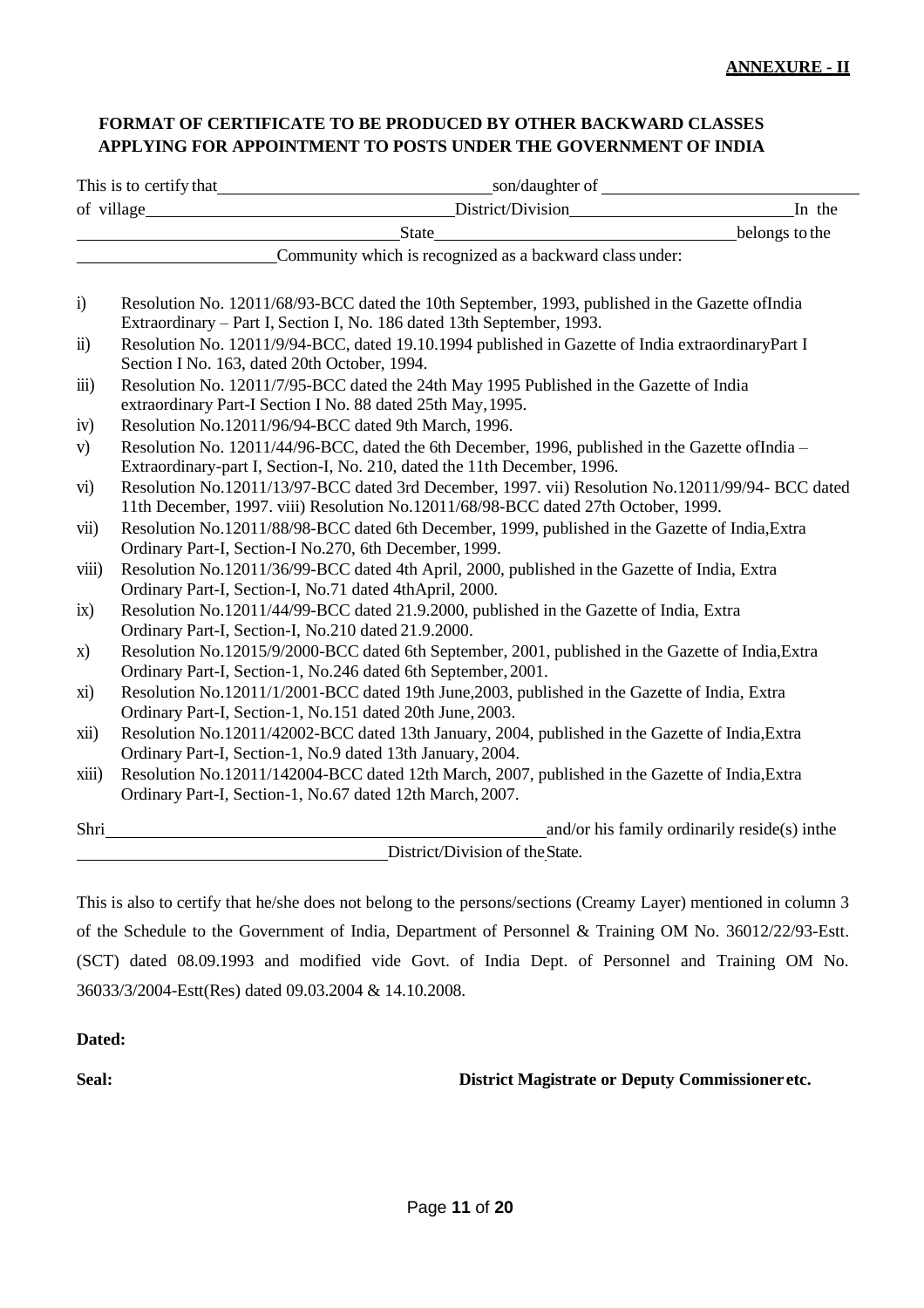# **Note - I:**

- a) The term 'Ordinarily' used here will have the same meaning as in Section 20 of the Representation of the People Act, 1950.
- b) The authorities competent to issue Caste Certificate are indicated below:
	- i) District Magistrate / Additional Magistrate / Collector / Dy.Commissioner / Additional Deputy Commissioner / Deputy Collector / Ist Class Stipendary Magistrate / Sub-Divisional Magistrate / Taluka Magistrate / Executive Magistrate/Extra Assistant Commissioner (not below the rankof 1st Class Stipendiary Magistrate).
	- ii) Chief Presidency Magistrate /Additional Chief Presidency Magistrate/ Presidency Magistrate.
	- iii) Revenue Officer not below the rank of Tehsildar
	- iv) Sub -Divisional Officer of the area where the candidate and/or his family resides.

## **Note - II:**

The closing date for receipt of application will be treated as the date of reckoning for OBC status ofthe candidate and also, for assuming that the candidate does not fall in the creamy layer.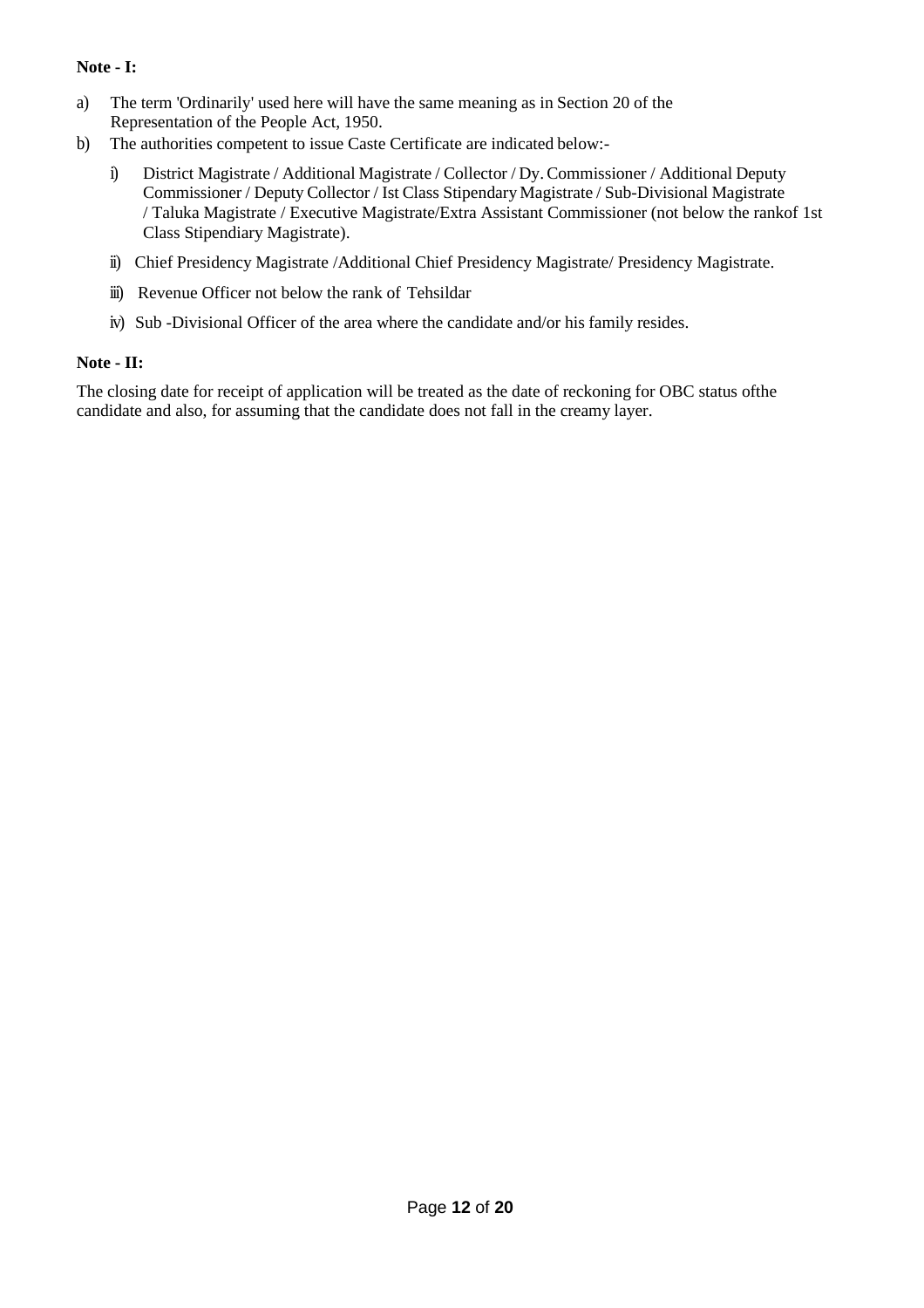#### **Government of (Name & Address of the authority issuing the certificate)**

## **INCOME & ASSET CERTIFICATE**

## **TO BE PRODUCED BY ECONOMICALLY WEAKER SECTIONS**

| Certificate No. |
|-----------------|
|-----------------|

Date:

## **VALID FOR THE YEAR……………**

| This is to certify that Shri/Smt./Kumari | son/daughter/wife of |
|------------------------------------------|----------------------|
|------------------------------------------|----------------------|

| permanent resident of Village/Street |                                                                                                |        |
|--------------------------------------|------------------------------------------------------------------------------------------------|--------|
| Post Office                          | District                                                                                       | in the |
| State/Union Territory                | Pin Code                                                                                       | whose  |
|                                      | photograph is attested below belongs to Economically Weaker Sections, since the gross annual   |        |
|                                      | income* of his/her family** is below `. 8 lakh (Rupees Eight Lakh only) for the financial year |        |
|                                      | His/her family does not own or possess any of the following assets ***:                        |        |

- i) 5 acres of agricultural land and above;
- ii) Residential flat of 1000 sq. ft. and above;
- iii) Residential plot of 100 sq. yards and above in notified municipalities;
- iv) Residential plot of 200 sq. yards and above in. areas other than the notified municipalities.

| Shri/Smt./Kumari | belongs to the                                                                                                 |
|------------------|----------------------------------------------------------------------------------------------------------------|
|                  | caste which is not recognized as a Scheduled Caste, Scheduled Tribe and Other Backward Classes (Central List). |

Signature with seal of Office

Name

Designation

Recent Passport size

Attested photograph of the applicant

\***Note 1:** Income covered all sources i.e. salary, agriculture, business, profession, etc.

\*\***Note 2:** The term 'Family" for this purpose include the person, who seeks benefit of reservation, his/herparents and siblings below the age of 18 years as also his/her spouse and children below the age of 18 years.

**\*\*\*Note 3:** The property held by a "Family' in different locations or different places/cities have been clubbed while applying the land or property holding test to determine EWS status.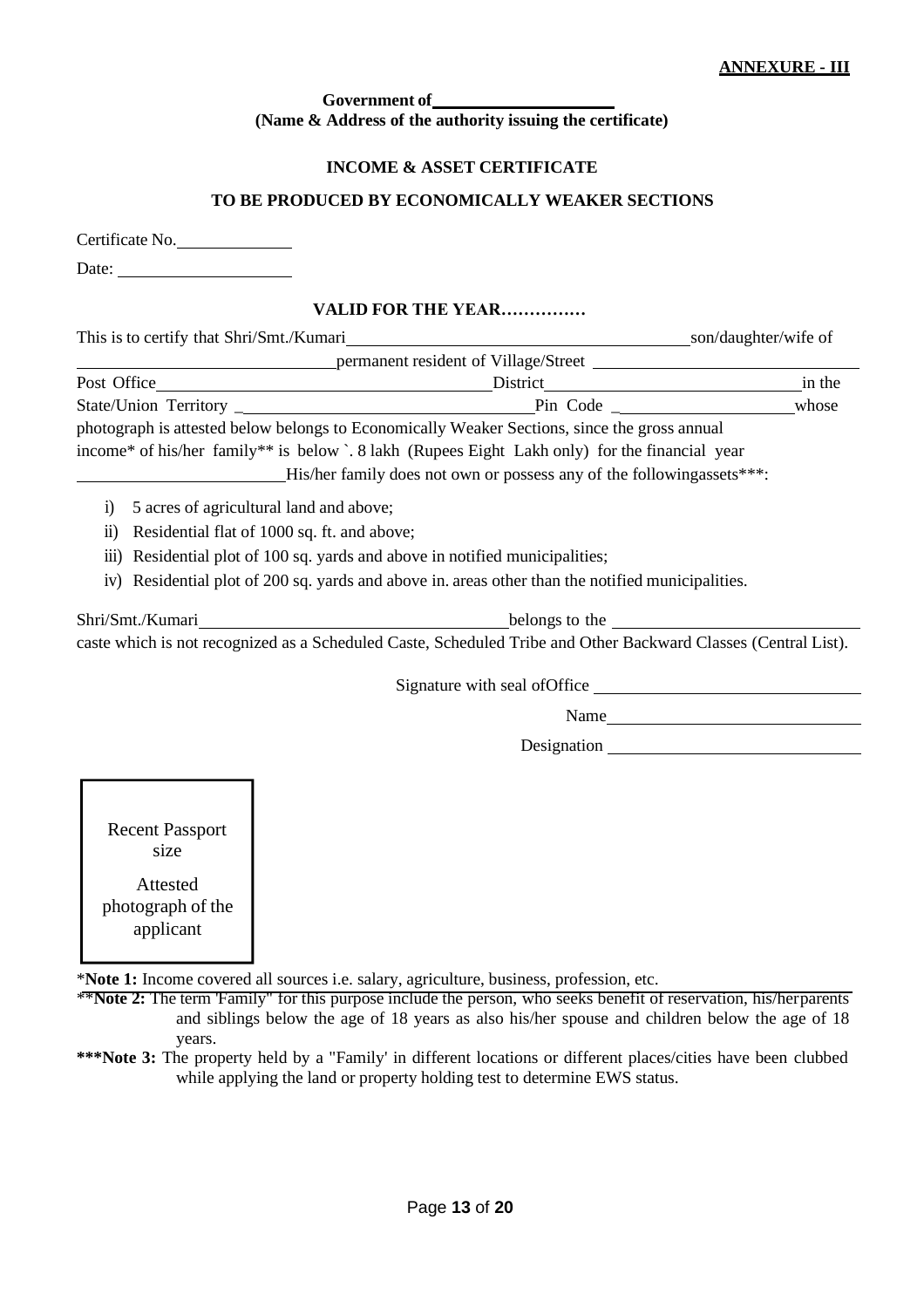# **NOTE:-**

The Income and Asset Certificate issued 'by any one of the following authorities in the prescribedformat as given above shall only be accepted as proof of candidate's claim as 'belonging to EWS:-

- (i) District Magistrate/Additional District Magistrate/ Collector/ Deputy Commissioner/AdditionalDeputy Commissioner/ 1st Class Stipendiary Magistrate/ Sub- Divisional Magistrate/ Taluka Magistrate/ Executive Magistrate/ Extra Assistant Commissioner,
- (ii) Chief Presidency Magistrate/Additional Chief Presidency Magistrate/ PresidencyMagistrate,
- (iii) Revenue Officer not below the rank of Tehsildar and
- (iv) Sub-Divisional Officer or the area where the candidate and/or his family normally resides.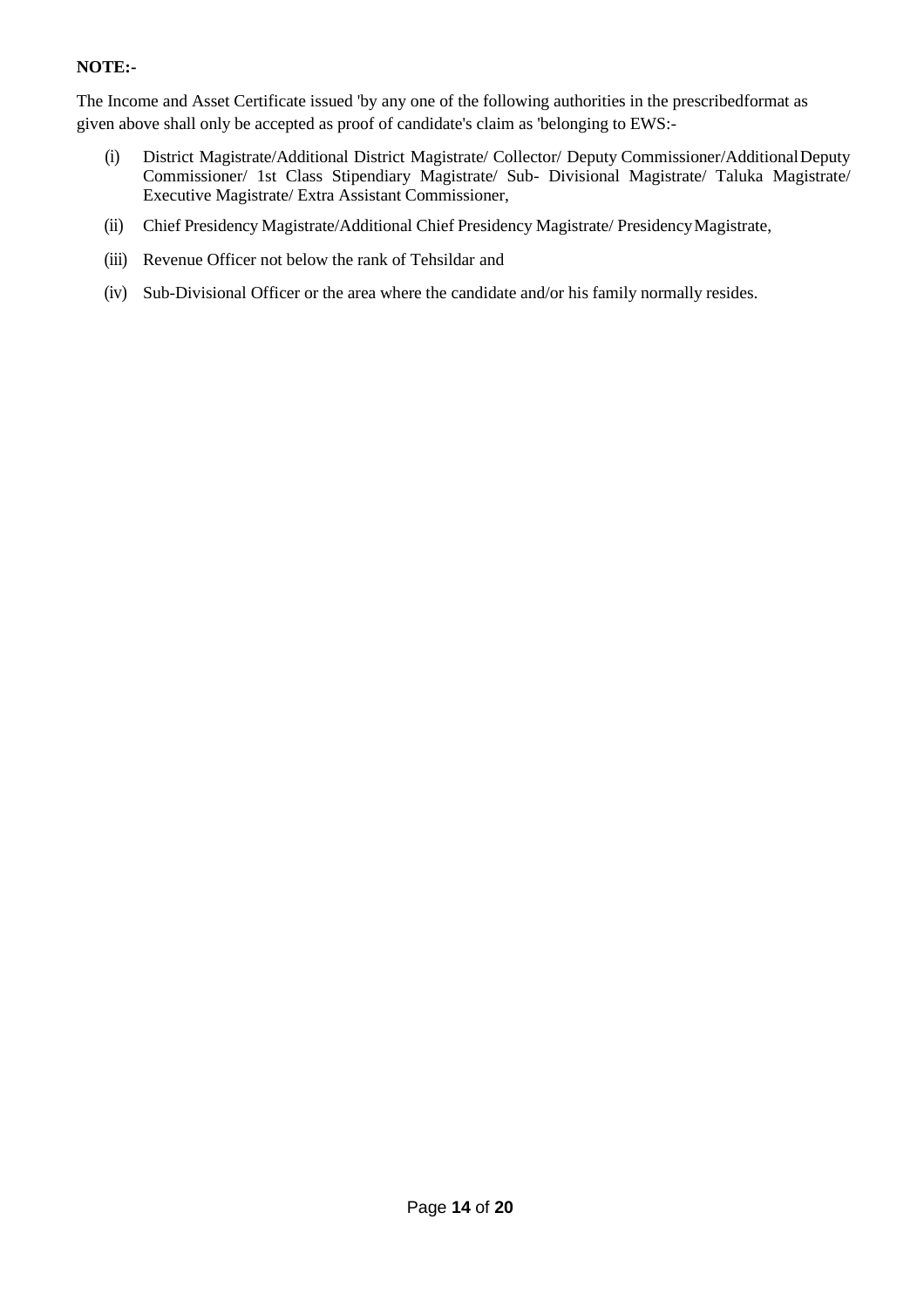#### **Form-V CERTIFICATE OF DISABILITY (In cases of amputation or complete permanent paralysis of limbs or dwarfismand in case of blindness)**

## **[See rule 18(1)]**

## **(Name and Address of the Medical Authority issuing the Certificate)**

Recent passport size attested photograph (Showing face only) of the person with disability.

| Certificate No.                                                                             |  |  |  |
|---------------------------------------------------------------------------------------------|--|--|--|
| This is to certify that I have carefully examined Shri/Smt./Kum.                            |  |  |  |
|                                                                                             |  |  |  |
|                                                                                             |  |  |  |
| resident of House No. ___________Ward/Village/Street____________________________Post Office |  |  |  |
|                                                                                             |  |  |  |
| affixed above, and am satisfied that:                                                       |  |  |  |
| $(A)$ he/she is a case of:                                                                  |  |  |  |
| Locomotor disability                                                                        |  |  |  |
| Л<br>Dwarfism                                                                               |  |  |  |
| П<br><b>Blindness</b>                                                                       |  |  |  |
| (Please tick as applicable)                                                                 |  |  |  |
| (B) the diagnosis in his/her case is                                                        |  |  |  |
|                                                                                             |  |  |  |
|                                                                                             |  |  |  |
|                                                                                             |  |  |  |
| 1. The applicant has submitted the following document as proof of residence:-               |  |  |  |

| Nature of Document | Date of Issue | Details of authority issuing<br>certificate |
|--------------------|---------------|---------------------------------------------|
|                    |               |                                             |

# (Signature and Seal of Authorized Signatory of Notified Medical Authority)

Signature/thumb impression of the person in whose favour certificate of disability is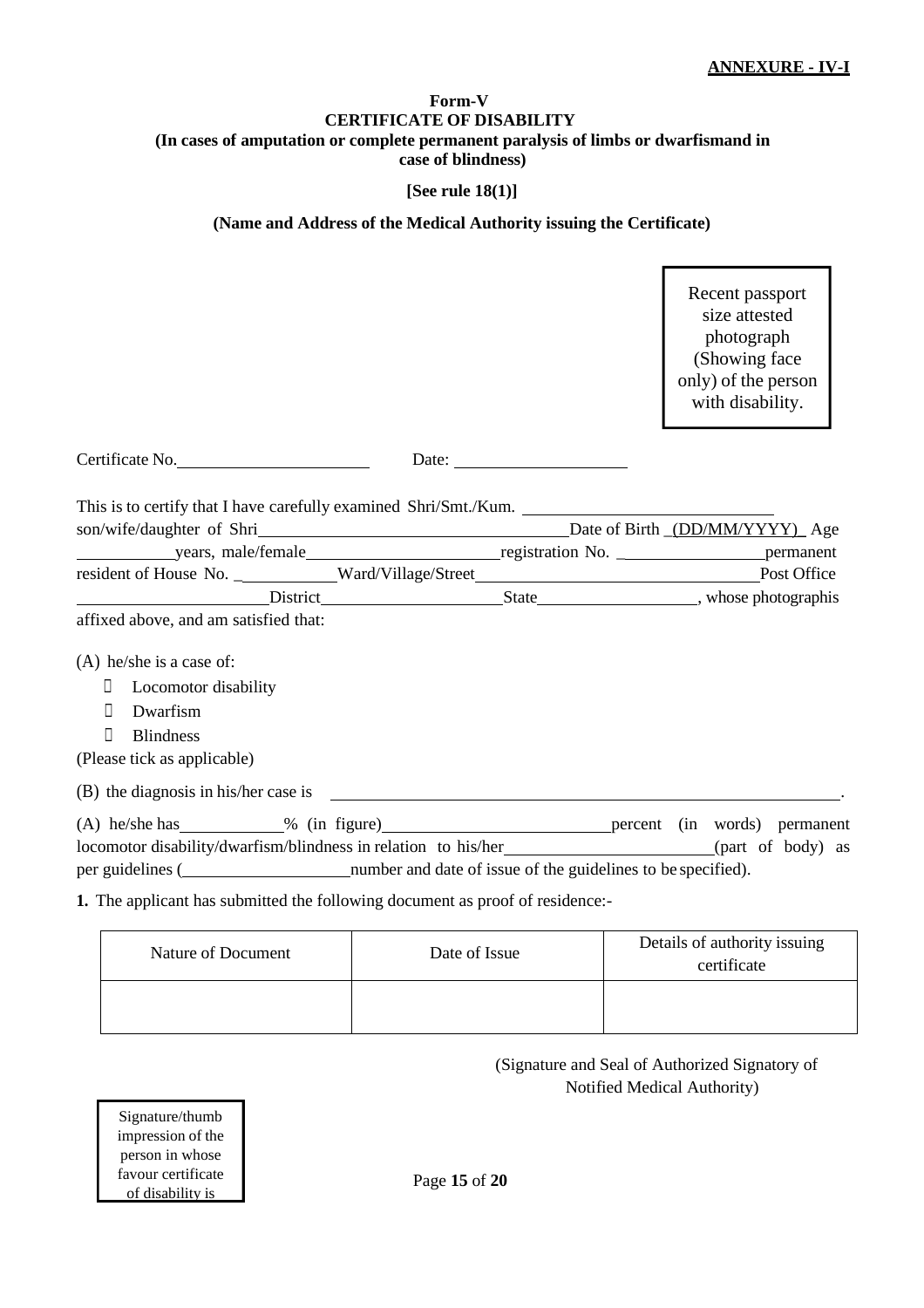#### **Form-VI CERTIFICATE OF DISABILITY (In cases of multiple disabilities) [See rule 18(1)]**

#### **(Name and Address of the Medical Authority issuing the Certificate)**

Recent passport size attested photograph (Showing face only) of the person with disability.

Certificate No. Date: \_

This is to certify that we have carefully examined Shri/Smt./Kum. son/wife/daughter of Shri Date of Birth \_(DD/MM/YYYY)\_ Age years, male/female registration No. permanent resident of House No. \_\_\_\_\_\_\_\_\_\_\_ Ward/Village/Street Post Office District State State , whose photographis

affixed above, and am satisfied that:

(A) he/she is a case of Multiple Disability. His/her extent of permanent physical impairment/disabilityhas been evaluated as per guidelines (..........................................number and date of issue of the guidelines to be specified) for the disabilities ticked below, and is shown against the relevant disability in the tablebelow:

| Sl.<br>No.   | <b>Disability</b>              | <b>Affected</b><br>part of<br>body | <b>Diagnosis</b> | <b>Permanent physical</b><br>impairment/mental disability<br>(in %) |
|--------------|--------------------------------|------------------------------------|------------------|---------------------------------------------------------------------|
| $\mathbf{1}$ | Locomotor disability           | @                                  |                  |                                                                     |
| 2            | Muscular Dystrophy             |                                    |                  |                                                                     |
| 3            | Leprosy cured                  |                                    |                  |                                                                     |
| 4            | Dwarfism                       |                                    |                  |                                                                     |
| 5            | Cerebral Palsy                 |                                    |                  |                                                                     |
| 6            | Acid attack Victim             |                                    |                  |                                                                     |
| 7            | Low vision                     | $\#$                               |                  |                                                                     |
| 8            | <b>Blindness</b>               | $\#$                               |                  |                                                                     |
| 9            | Deaf                           | $\pounds$                          |                  |                                                                     |
| 10           | Hard of Hearing                | $\pounds$                          |                  |                                                                     |
| 11           | Speech and Language disability |                                    |                  |                                                                     |
| 12           | <b>Intellectual Disability</b> |                                    |                  |                                                                     |
| 13           | Specific Learning Disability   |                                    |                  |                                                                     |
| 14           | Autism Spectrum Disorder       |                                    |                  |                                                                     |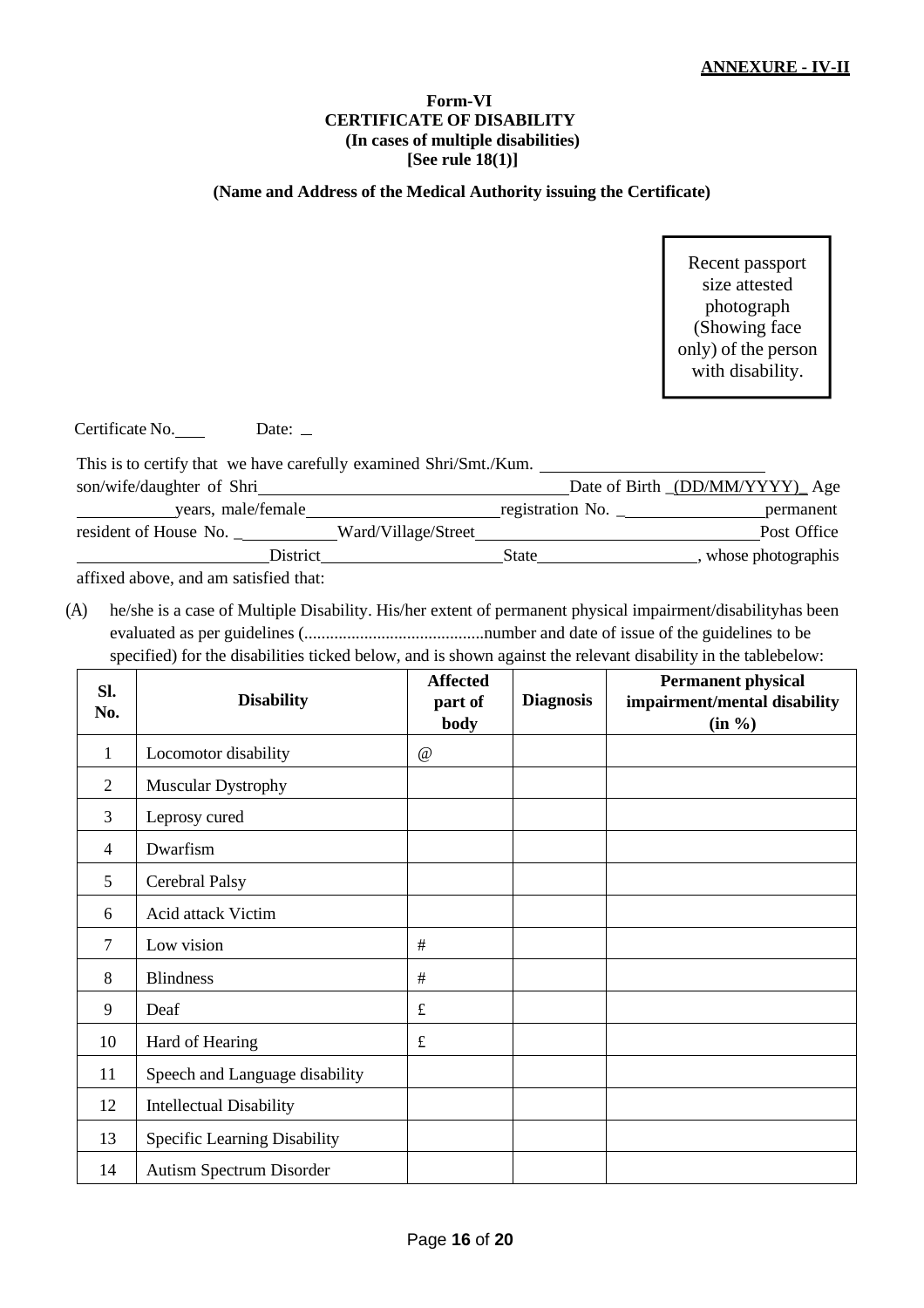| 15 | Mental illness                         |  |  |
|----|----------------------------------------|--|--|
| 16 | <b>Chronic Neurological Conditions</b> |  |  |
| 17 | Multiple sclerosis                     |  |  |
| 18 | Parkinson's disease                    |  |  |
| 19 | Haemophilia                            |  |  |
| 20 | Thalassemia                            |  |  |
| 21 | Sickle Cell disease                    |  |  |

(B) In the light of the above, his/her over all permanent physical impairment as per guidelines( number and date of issue of the guidelines to be specified), is as follows: -

In figures: - percent.

In words: - percent.

**2.** This condition is progressive/non-progressive/likely to improve/not likely toimprove.

- **3.** Reassessment of disability is:
	- i) not necessary, or
	- ii) is recommended/after years months, and therefore this certificate shall be valid till \_DD/MM/YYYY\_.

@ e.g. Left/right/both arms/legs#

e.g. Single eye

- £ e.g. Left/Right/both ears
- **4.** The applicant has submitted the following document as proof of residence:-

| Nature of Document | Date of Issue | Details of authority issuing<br>certificate |
|--------------------|---------------|---------------------------------------------|
|                    |               |                                             |

**5.** Signature and seal of the Medical Authority.

| Name and Seal of Member | Name and Seal of Member | Name and Seal of the Chairperson |
|-------------------------|-------------------------|----------------------------------|

Signature/thumb impression of the person in whose favour certificate of disability is issued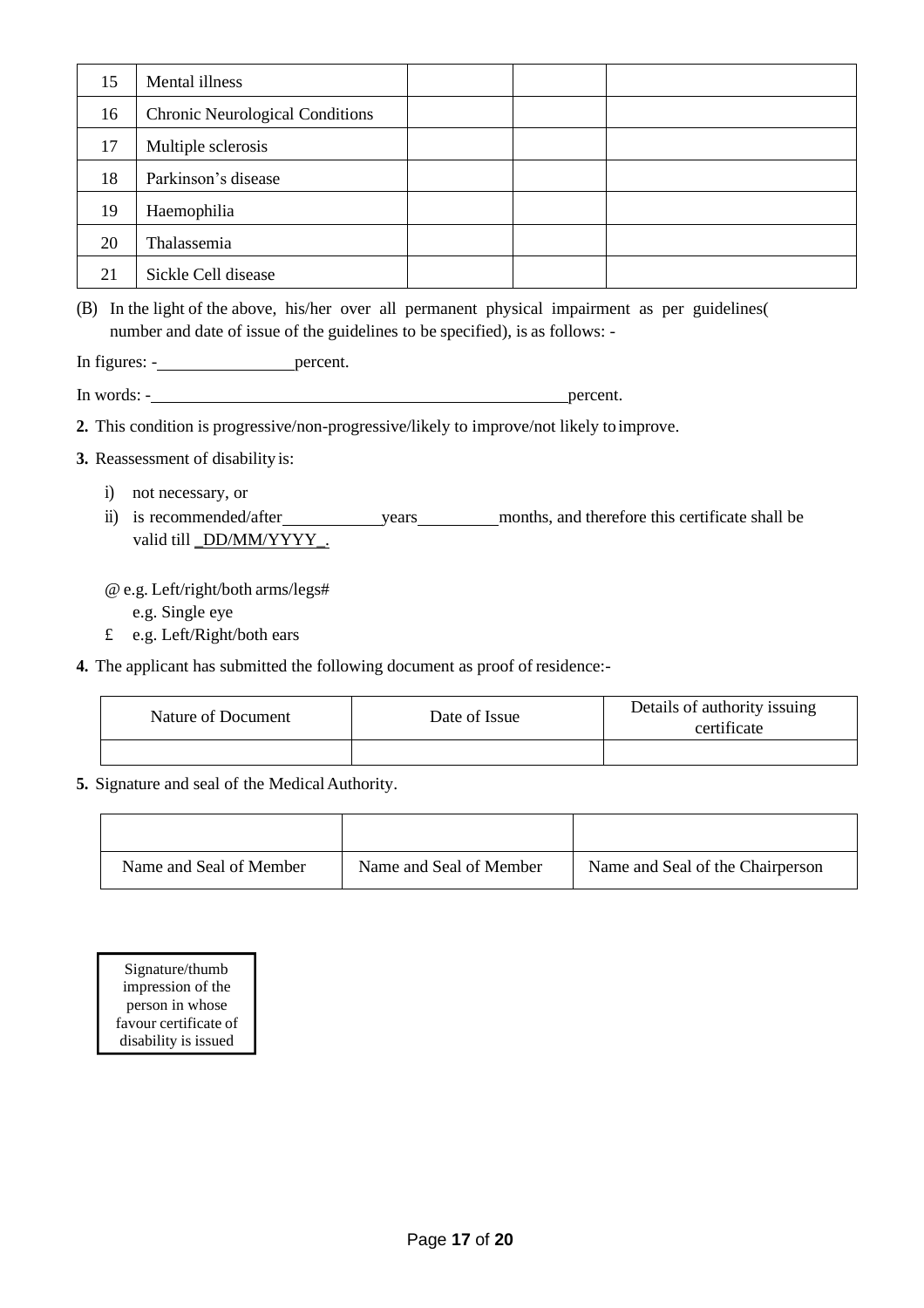#### **Form-VII CERTIFICATE OF DISABILITY (In cases other than those mentioned in Forms V and VI)[See rule 18(1)]**

# **(Name and Address of the Medical Authority issuing the Certificate)**

Recent passport size attested photograph (Showing face only) of the person with disability.

| Certificate No. | Date: |
|-----------------|-------|
|                 |       |

| This is to certify that I have carefully examined Shri/Smt./Kum.                                              |                  |                                |
|---------------------------------------------------------------------------------------------------------------|------------------|--------------------------------|
| son/wife/daughter of Shri                                                                                     |                  | Date of Birth (DD/MM/YYYY) Age |
| years, male/female<br><b>Contract Contract Contract</b>                                                       | registration No. | permanent                      |
| resident of House No. _______________Ward/Village/Street________________________                              |                  | Post Office                    |
| District                                                                                                      | State            | whose photograph is            |
| affixed above, and am satisfied that he/she is a case of                                                      |                  | disability. His/her            |
| extent of percentage physical impairment/disability has been evaluated as per guidelines ( number and date of |                  |                                |
| issue of the guidelines to be specified) and is shown against the relevant disability in the table below:-    |                  |                                |

| SI.<br>No.     | <b>Disability</b>                      | <b>Affected</b><br>part of<br>body | <b>Diagnosis</b> | <b>Permanent physical</b><br>impairment/mental disability<br>$(in \%)$ |
|----------------|----------------------------------------|------------------------------------|------------------|------------------------------------------------------------------------|
| 1              | Locomotor disability                   | $\omega$                           |                  |                                                                        |
| $\overline{2}$ | <b>Muscular Dystrophy</b>              |                                    |                  |                                                                        |
| 3              | Leprosy cured                          |                                    |                  |                                                                        |
| 4              | Cerebral Palsy                         |                                    |                  |                                                                        |
| 5              | Acid attack Victim                     |                                    |                  |                                                                        |
| 6              | Low vision                             | #                                  |                  |                                                                        |
| 7              | Deaf                                   | €                                  |                  |                                                                        |
| 8              | Hard of Hearing                        | $\epsilon$                         |                  |                                                                        |
| 9              | Speech and Language disability         |                                    |                  |                                                                        |
| 10             | <b>Intellectual Disability</b>         |                                    |                  |                                                                        |
| 11             | Specific Learning Disability           |                                    |                  |                                                                        |
| 12             | Autism Spectrum Disorder               |                                    |                  |                                                                        |
| 13             | Mental illness                         |                                    |                  |                                                                        |
| 14             | <b>Chronic Neurological Conditions</b> |                                    |                  |                                                                        |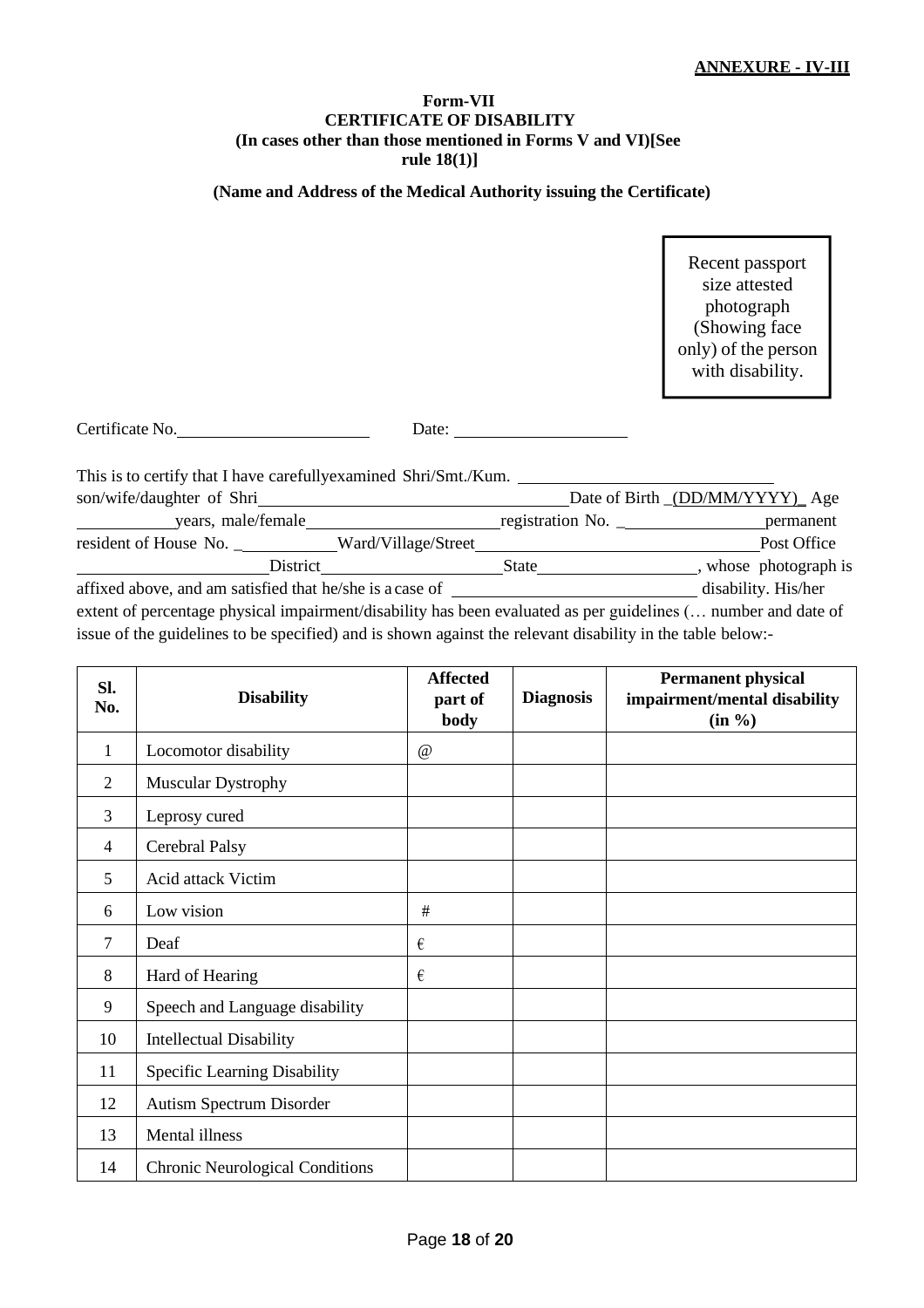| 15 | Multiple sclerosis  |  |  |
|----|---------------------|--|--|
| 16 | Parkinson's disease |  |  |
| 17 | Haemophilia         |  |  |
| 18 | Thalassemia         |  |  |
| 19 | Sickle Cell disease |  |  |

(Please strike out the disabilities which are not applicable)

- 2. The above condition is progressive/non-progressive/likely to improve/not likely toimprove.
- 3. Reassessment of disability is:
	- i) not necessary, or
	- ii) is recommended/after years months, and therefore this certificate shall be valid till DD/MM/YYYY .

@ eg. Left/Right/both arms/legs#

- eg. Single eye/both eyes
- $\epsilon$  eg. Left/Right/both ears
- 4. The applicant has submitted the following document as proof of residence:-

| Nature of Document | Date of Issue | Details of authority issuing<br>certificate |
|--------------------|---------------|---------------------------------------------|
|                    |               |                                             |

5. Signature and seal of the MedicalAuthority.

| Name and Seal of Member | Name and Seal of Member | Name and Seal of the Chairperson |
|-------------------------|-------------------------|----------------------------------|

(Authorized Signatory of Notified Medical Authority) (Name & Seal)

Countersigned

{Countersignature and seal of the Chief Medical Officer/Medical Superintendent/ Head of Government Hospital, in case the Certificate is issued by a medical authority whois not a Government servant (with seal)}

> Signature/thumb impression of the person in whose favour certificate of disability is issued

**Note: -** In case this certificate is issued by a medical authority who is not a Government servant, itshall be valid only if countersigned by the Chief Medical Officer of the District.